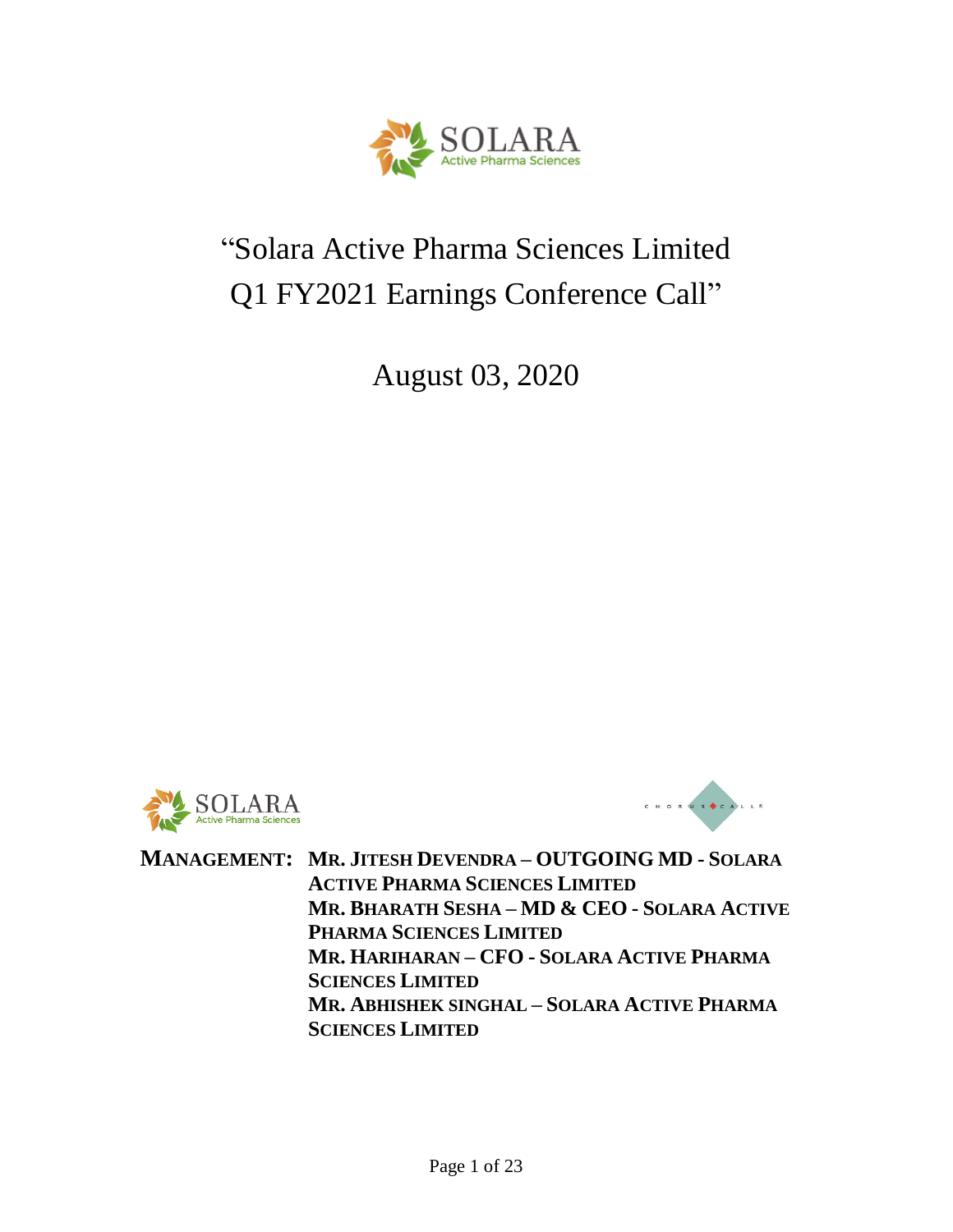

**Moderator**: Ladies and gentlemen, good day and welcome to the Solara Active Pharma Sciences Limited Q1 FY2021 Earning Conference Call. As a reminder all participant lines will be in the listen-only mode and there will be an opportunity for you to ask questions after the presentation concludes. Should you need assistance during the conference call, please signal an operator by pressing '\*' then '0' on your touchtone phone. Please note that this conference is being recorded. I now hand the conference over to Mr. Abhishesk Singhal. Thank you and over to you sir.

**Abhishek Singhal**: Thank you. A very good afternoon to all of you and thank you for joining us today for Solara Active Pharma Sciences earnings conference call for the first quarter ended financial year 2021.

> Today we have with us, outgoing MD Mr. Jitesh; MD & CEO, Mr. Bharath Sesha, and Mr. Hariharan, the CFO to share the highlights of the business and financials for the quarter. I hope you have gone through our results release and the quarterly investor presentation, which have been uploaded on our website as well as the stock exchange website.

> The transcript of this call will be available in a week's time on the company's website. Please note that today's discussion maybe forward-looking in nature and must be viewed in relation to the risks pertaining to our business. After the end of this call, in case you have any further questions please feel free to reach out to the Investor Relations team. I now hand over the call to Jitesh to make the opening remarks. Over to you Jitesh.

**Jitesh Devendra:** Thanks Abhishek. Good afternoon everyone, welcome you all to first quarter FY2021 Solara Results. I hope all of you are keeping safe and healthy. As you may have already read our announcements and in line with our communications last year, I formally step aside from my role at Solara to pass on the baton to Bharat, who now takes over as the new Managing Director and CEO of Solara.

> I feel delighted to be part of this exciting journey at Solara, a company that we set up from its beginning and have transitioned to a global API platform which is unique and highly adept to serving the global markets.

> This revolution has been exciting, and I believe in this short period we have had significant outcomes and many first for us as a company. The incident related to Cuddalore OAI status has been an unfortunate one, in otherwise a very successful track record of previous audits of Cuddalore as well as our other facilities.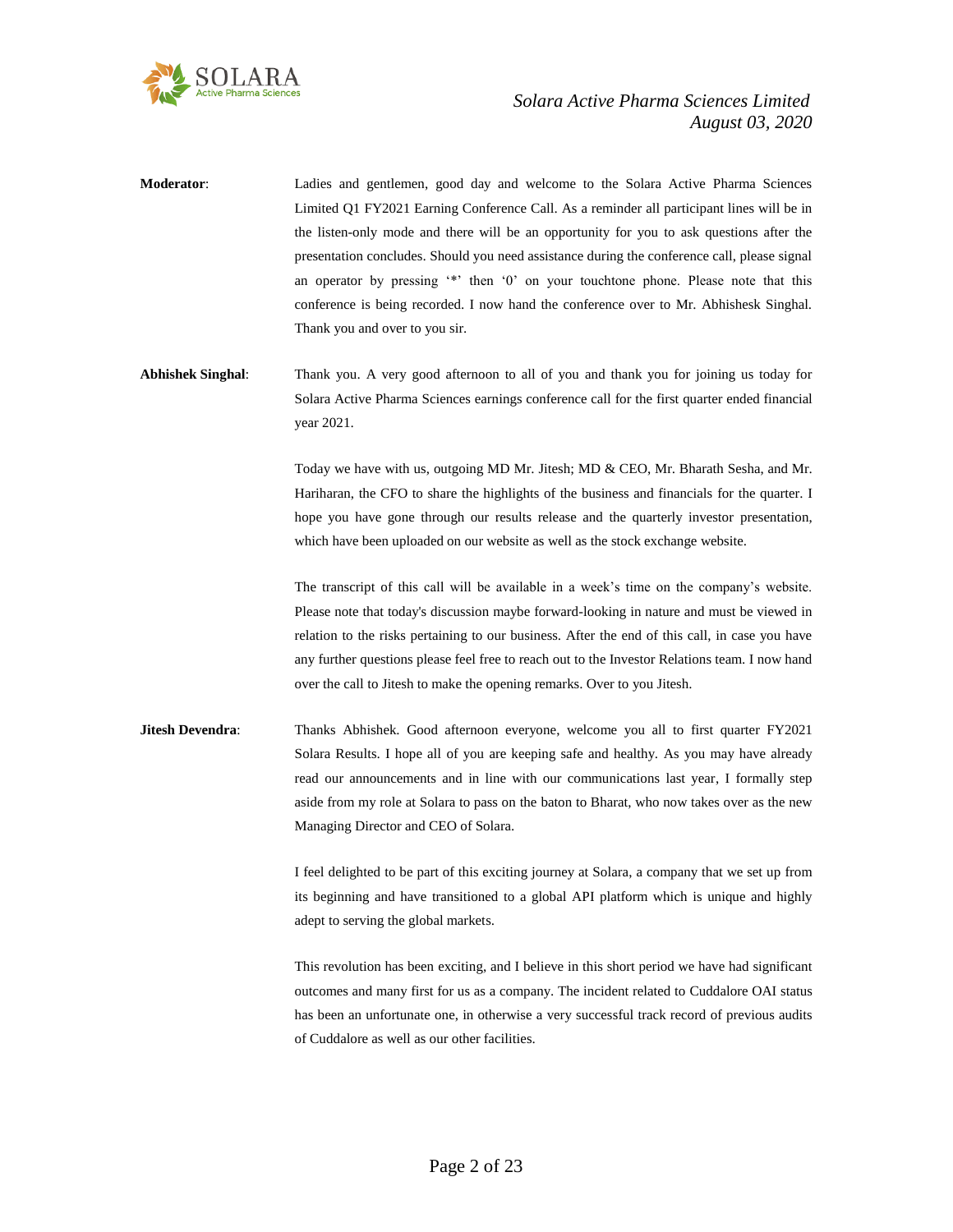

We are closely working with the US FDA on the CAPAs we have submitted, and we are confident on the reclassification of OAI status. My colleague Bharat Sesha will update in detail during his note.

Over the last 8 months, I have been working along with Bharat, and now it gives me enough confidence that Bharat is on top of things, and he along with the leadership team, are well equipped to take Solara to newer heights.

I feel it is important for me to express my gratitude over this earnings call as I sign off this exciting and remarkable journey at Solara. I must thank the founders and the board members, who repose their trust in me in driving outcomes of Solara.

I also take this opportunity to thank my colleagues for working with me to deliver on the commitments. Clearly a bright future lies ahead of us in Solara and I firmly believe that Bharat and his team would continue to deliver and continue to create value for all our stakeholders. I wish the best for Solara as they embark on the next phase of growth and success. Thank you and over to you Bharat.

**Bharath Sesha**: Thank you very much Jitesh, not just on my behalf, but on behalf of everyone at Solara. Your efforts in building Solara into a global company and do this in a very short time is very greatly appreciated by all of us. I also want to extend my personal gratitude and thank you for guiding me through this period of transition.

> Hello everyone and thank you for joining the call today. All of us are living in what I would call unique things that we have never experienced before. I wish you good health, safety, not just for you, but for you and your loved ones.

> Coming to Solara, I am delighted to state that Solara has made a strong come back from a very challenging quarter in Q4 FY2020. Some of the reasons why we have made this very strong comeback are first and foremost our passionate and engaged employees who showed exemplary skills and commitments to meet the needs of customers even in these tough times, but not to forget the society at large.

> We have delivered our highest ever quarterly EBITDA, EBITDA percentage and PAT in the history of the company. An EBITDA of Rs.863 million, an EBITDA margin of 24% and a PAT of 423 million. This despite very tenuous start to the quarter where we had to take shutdowns across all our facilities in keeping full adherence to government regulations and guidelines.

> We have also used the opportunity of this quarter to further cement our differentiation in the minds of our customers, to do with supply reliability. If I were to talk about some of the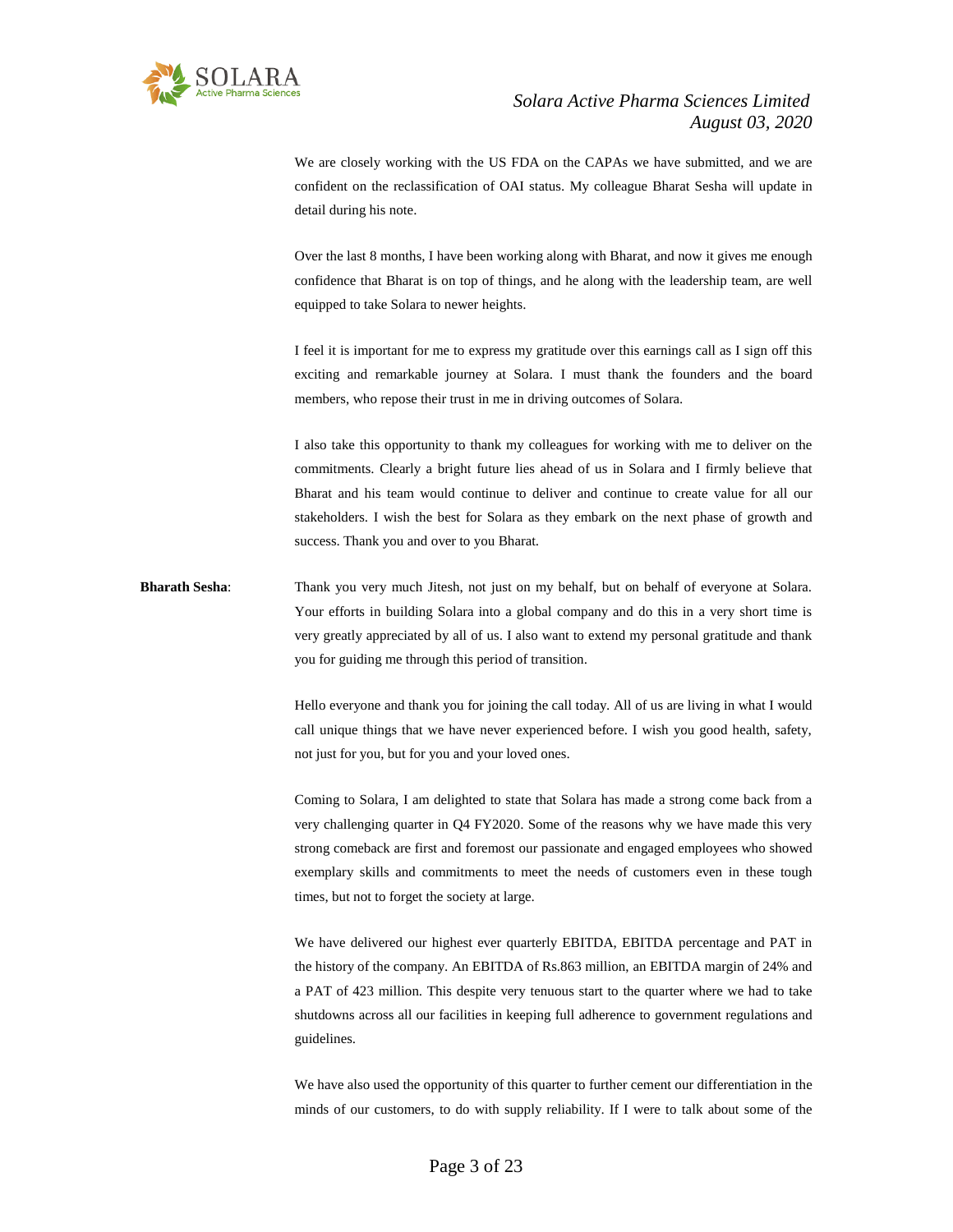

underlying performance drivers that led to this quarter there has been a very robust demand for our base products, but also a strong growth, an acceleration in growth of our new products.

Our new products contributed 11% to our revenues in Q1, which was an improvement from Q4 where it was around 7%. Solara's business model has always been one of working with our customers strategically, working on a long-term basis creating mutual value. Now we see that strategy is yielding tremendous results across markets as we gain more share wallet of existing customers and our reliability and working on a strategic basis, which is helping us win new customers with our products.

The market leadership that we have in many of our base products has been reinforced in the last quarter as our customers have trusted us to deliver an increasing share of their needs. We have also focused on portfolio maximization and we have extended some of our existing products to new markets.

We also mentioned that the cost improvement mindset that we have in Solara is pretty much in our DNA, and there has been strong delivery of cost improvements, efficiency related initiatives continue to support our growth and our profitability. Our plans to file 10 new DMFs this year is very much on track.

Let me also talk a little bit about our CRAMS business, as we have been mentioning it every quarter, our pipeline on the CRAMS business continues to grow healthily. Our current pipeline has grown by about 20% in Q1 FY2021 compared to the Q4 FY2020, and we start to see some big wins coming in from the CRAMS pipeline and this is going to build a very strong foundation as we build our CRAMS business in the future.

Let me also share with you that the phase I of our Vizag expansion is complete, it is a Greenfield facility that we have built in record time and it is going to be a multipurpose state of the art facility in Vizag. As we have announced in our press release, in Phase I Solara would have access to additional 3600 tons per annum of Ibuprofen capacity, taking our total capacity across the company to 8400 tons per annum.

Also delighted to say that we have now very firm customer interest and contracts for the volume of Ibuprofen that we will be making in Phase I at Vizag. We will be servicing our global customers from Vizag as and when regulatory and customer audits, which are normal are completed, so we hope this site to have full capacity in the next 12 months or so, when all these customary regulatory audits and customer audits are completed.

There is a phase II for Vizag which will cater to both large volume, and niche APIs, and the way we have designed the facility makes it adaptable to have efficiencies, expansion and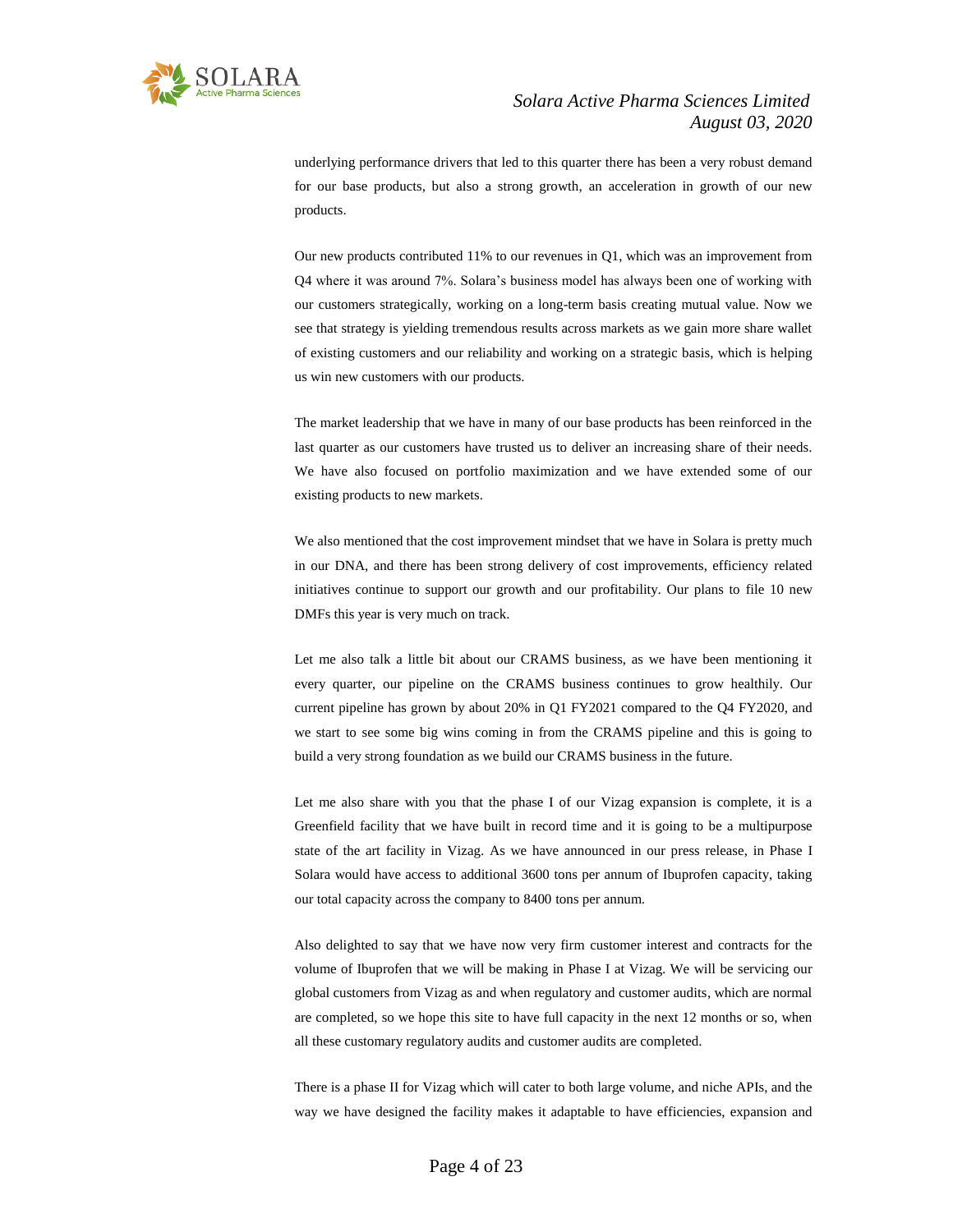

flexibility. This will enable us to have a multipurpose API block that can cater to both small and mid volume APIs. We are targeting to file one new DMF this year from this block in Vizag.

We also have space to expand further, and we can build additional blocks to cater to new growth opportunities that we may have and new product filings that we may do. We do have an ambition for the Vizag site to become a flagship facility in the time to come.

Let me also mention here an update on the Cuddalore inspection. As we have announced before, the US FDA has classified Cuddalore under OAI, Official Action Indicated. Post the inspection results, we setup a dedicated team of both internal and external experts, who are working on a mission mode collaboratively with the agency to resolve the observation.

I want to reiterate that Solara is strongly committed to address the observations raised by the agency and we continue to be committed to the highest level of quality and compliance and want to again reemphasize that our quality systems are robust. The observations that we have from the FDA does not have an impact on any other APIs which we manufacture or supply from Cuddalore.

With the favorable macros that we continue to see, our strong performance driven tailwinds that we experienced, I see Solara continuing its momentum in the coming quarters and we can reconfirm our guidance of over 25% year-on-year growth in Revenue and EBITDA for FY2021.

I now request Hari to share some details of the balance sheet and key ratios for the quarter.

**Hariharan**: Thanks Bharat. Good afternoon to all. We are happy that our financial ratios have continued to improve on back of a consistence performance barring one-off Q4 occurrence, which is a unique one. We would like to share now that there is no outstanding of any ICDs on our books as of 30th June as this is in line with our commitments given at the last quarter call, this has been received with interest and the same has been kept in a fixed deposit.

> Our net debt as of 30th June is Rs. 592 Crores, after adjusting the cash of Rs. 115 Crores. While our net debt to EBITDA ratio is comfortable at 1.7 times our annualized return on capital employed is under high teens. A further infusion of capital of Rs. 288 Crores by subscription to warrants from our anchor investors - promoters and TPG will take place in the month of September and this will be a fresh equity infusion and will reduce the net debt to Rs.300 Crores level in quarter two.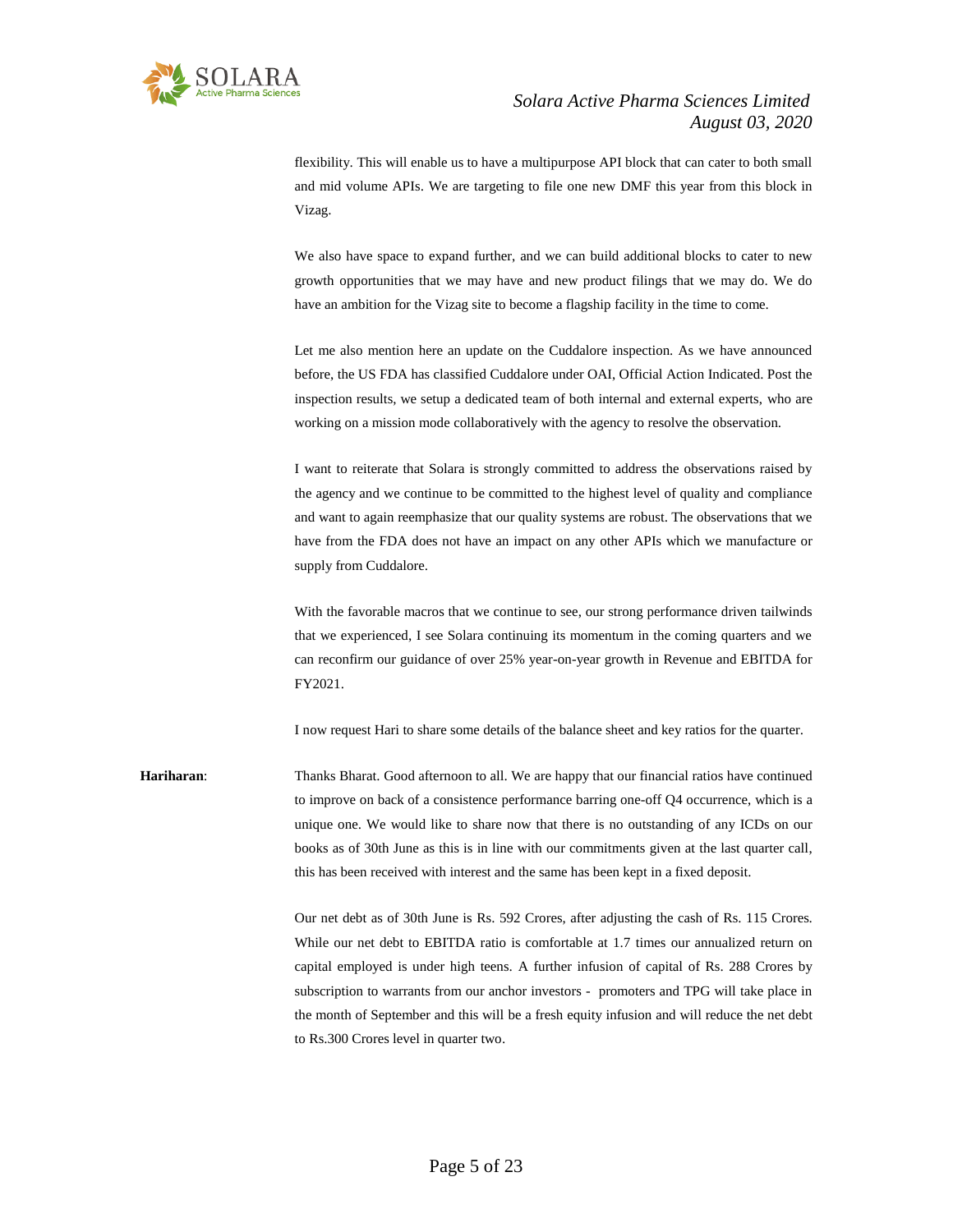

With the healthy balance sheet and a fresh infusion of capital and abundant opportunities, Solara is positioned exceptionally well for the future. Thank you so much for all your support.

**Moderator**: Thank you. Ladies and gentlemen, we will now begin the question and answer session. The first question is from the line of Ashwini Agarwal from Ashmore Investment Management. Please go ahead.

- **Ashwini Agarwal**: Many congratulations to Jitesh, Bharat, Hari and the rest of the team for such a wonderful set of numbers and the commentary, I wish Jitesh the best in whatever he chooses to do next and I for one will miss him, but Bharat welcome and good to hear your comments at the open. Two or three big questions, one is that while margin performance has been strong and your outlook is pretty strong, I mean, on the revenue front how would you provide more insight into the quarter gone by, I mean, was it more price led, was it more volume led, what would be your estimate of revenue lost on account of shutdown, is there an efficiency loss that you are experiencing because of social distancing at work etc. If you could provide some insights, please?
- **Bharath Sesha**: Ashwini, thank you very much for your kind comments. So, let me address the first question on revenue. So, as I have said earlier because of the COVID related shutdown that we had to take in the early part of the quarter for about three weeks we were in a mode of allocating our capacity to products which gave us a higher margin. So, there was a focus on gross margin led growth in Q1, so that is one of the reasons why you would find that probably our margins are solid and some of the consequences of that of course is that the product portfolio tilts more towards those type of products. In terms of how much time we lost as I indicated earlier there was about 3 weeks of production stoppage in Q1 and if I were to address the question you had, we are not finding any inefficiencies because of social distancing etc., we have actually managed that quite well, we do not see any inefficiencies, we have taken care to make sure that all the norms that need to be followed at facilities, at our offices are all as per guidelines issued by the government. So far, we have not seen any impact in terms of efficiencies or inefficiencies let us say that have crept in because of these steps that we have taken to keep our employees healthy.
- **Ashwini Agarwal**: So, it is a portfolio reallocation of sorts that you are in where given the capacity constraint you focused on more profitable product. How is the order book looking, I mean, do you have visibility for the next three quarters of close to peak production or how are things looking at this point?
- **Bharath Sesha:** So, there are couple of factors that are driving a very positive momentum for us in the coming quarters, first one is that, if you look at the strength of general demand that we see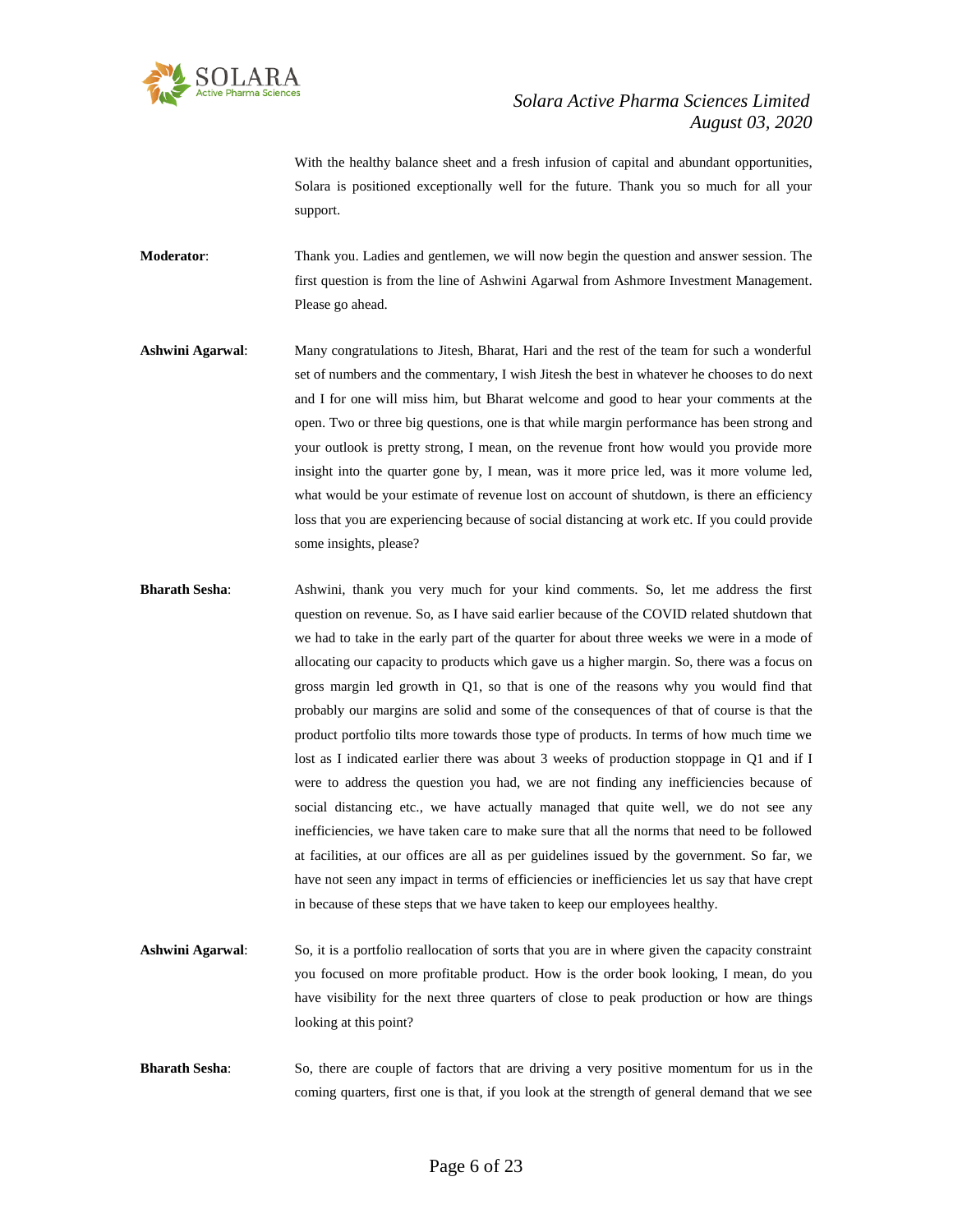

and that I mentioned in my opening remarks about our existing customers who were really appreciating our differentiation in supply reliability and we are able to increase our share wallet there, but also the growth that we are getting with the newer products and newer customers, we see quite good solid demand picture for the coming period Ashwini. So, we see a robust demand picture going forward, and just to point out on the revenue side, Vizag is still not factored in and as we have already shared with everyone that we will see that kick off revenue to happen in the second half of the year. So, if I were to consider the fact that we did not produce or ship for 3 weeks in Q1 and Vizag will come on-stream, and we will start seeing the impact of that in the second half, I see that we should be well on track to meet our revenue guidance.

**Ashwini Agarwal**: Last question is on CRAMS. You made small reference to the fact that CRAMS revenues grew by 20% in Q1 quarter-on-quarter and you are confident of growing this. I mean, what are the plans, you had been looking at opportunities for inorganic growth and I am telling this into Hari's comments saying that the money that comes in from warrants will probably go to with reducing the net debt. So, have you kind of given up the inorganic growth opportunities and build this business organically?

**Bharath Sesha:** So, two clarifications before I answer the question. First, I have said the pipeline has grown by 20%, so the size of the opportunities that we have in our pipeline has grown by 20%, so that is the first. The second Hari's comment was more to say that with the inflow of capital from the anchor investors, the net debt at that time will be there, of course we have not given up on the inorganic. I just wanted to clarify that Ashwini. So let me address both questions, on the CRAMS piece, we are starting to win some big contracts which I mentioned also in my opening speech and size of our inquiry basket or the opportunity pipeline increasing also shows that we are starting to gain credibility with some of the bigger customers and that is very crucial as we all know for the CRAMS business to grow we also know it is a long cycle business so from the time we get an opportunity to the time it comes to function, it is a period of a few months, and so we are in that process of engaging with our customers, COVID is not helping because a lot of this just to do with visits and discussions along scientific lines, so we are on track it is an incubation business, for us that is how we look at it, it is tracking really well, the opportunity pipeline is going in a positive direction, we are having the right discussions with our customers. So, we see it trending in a right direction and we hope that it will continue to do that in the coming period, and we see that has been growing at a very healthy trip over the course of the next coming years. Then coming to the inorganic question that is still our strategy and it is very clearly articulated also and we continue to reemphasize we are looking to make an inorganic move and of course the capital will enable that opportunity to come to provision and that is still the plan, that is still the strategy we are continuing to look actively for inorganic growth in the CRAMS business.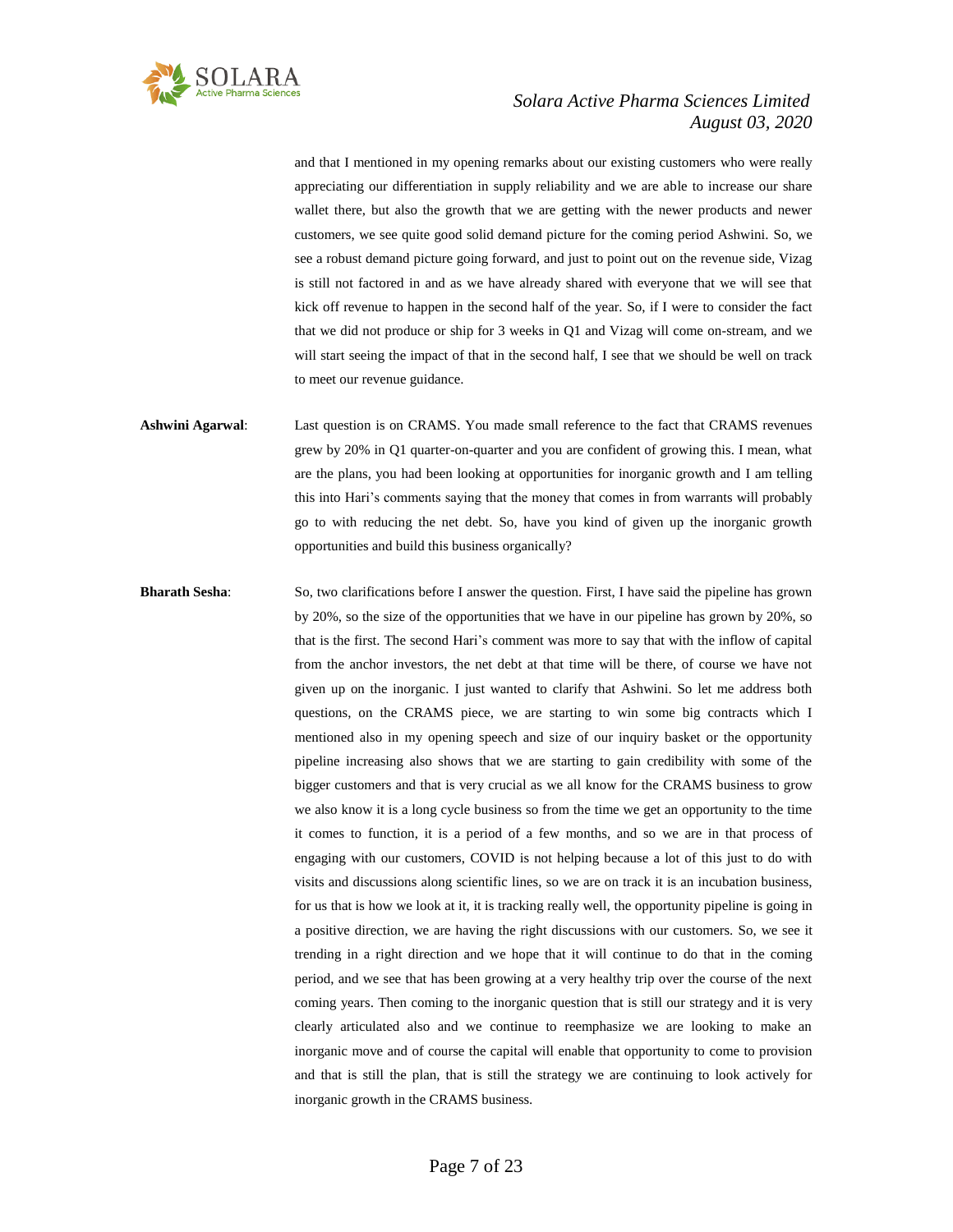

| <b>Ashwini Agarwal:</b> | Thank you, all the best. I will come back with more questions in the queue.                                                                                                                                                                                                                                                                                                                                                                                                                                                                                                                                                                                                                                                                                                                                                             |
|-------------------------|-----------------------------------------------------------------------------------------------------------------------------------------------------------------------------------------------------------------------------------------------------------------------------------------------------------------------------------------------------------------------------------------------------------------------------------------------------------------------------------------------------------------------------------------------------------------------------------------------------------------------------------------------------------------------------------------------------------------------------------------------------------------------------------------------------------------------------------------|
| Moderator:              | Thank you. The next question is from the line of Madhu Kela from MK Ventures. Please go<br>ahead.                                                                                                                                                                                                                                                                                                                                                                                                                                                                                                                                                                                                                                                                                                                                       |
| Madhu Kela:             | Hi! Bharat and the team, fantastic show, glad to be part of this company. Bharat, if you can<br>just give us a little on medium, longer-term view on your Capex plans and what kind of<br>Capex is possible over the next two, three years and when do you think that company<br>becomes FCF positive?                                                                                                                                                                                                                                                                                                                                                                                                                                                                                                                                  |
| <b>Bharath Sesha:</b>   | Maybe Hari you can address it then I will add color to it.                                                                                                                                                                                                                                                                                                                                                                                                                                                                                                                                                                                                                                                                                                                                                                              |
| Hariharan:              | We have already started putting around 250 Crores in our Vizag facility and last year we<br>spent around 165 Crores of that balance amount will be spent in the current year in phase I<br>expansion and for all others units we are marking around 100 Crores Capex for every year,<br>around 40 Crores is for the maintenance Capex and balance 60 Crores is for the<br>debottlenecking and capacity expansion in each unit. You know that recently the<br>government has announced various incentive schemes for the API industries and various<br>products making as far as the case of making, and we want to take advantage of that and<br>there is no restriction on the Capex amount, we have a good free cash flow generation from<br>the business that will used for the expanding the facilities on need basis on the Capex. |
| Madhu Kela:             | No, so this is what precisely I am asking that when do you seeing the company because<br>given your such strong numbers on EBITDA when do you see the company to sit on cash?                                                                                                                                                                                                                                                                                                                                                                                                                                                                                                                                                                                                                                                           |
| Hariharan:              | It is an ongoing activity Madhu and there is no specific range for the Capex because it is<br>based on the business deals and for new products, we will be keep on investing and so each<br>unit has got capacity to increase and also we have got an additional land in Mysore where<br>currently that unit is only making the intermediates, we can expand the capacity there. It<br>depends upon the growth opportunity and there is no restriction on any Capex for us, for the<br>business growth we are willing to invest any money on that.                                                                                                                                                                                                                                                                                      |
| Madhu Kela:             | And is it fair to assume that our absolute debt number will not rise over means three years<br>and which we able to fund that Capex based on our cash flow?                                                                                                                                                                                                                                                                                                                                                                                                                                                                                                                                                                                                                                                                             |
| Hariharan:              | Yes, we do not expect any increase in the debt compared to the current level.                                                                                                                                                                                                                                                                                                                                                                                                                                                                                                                                                                                                                                                                                                                                                           |
| Madhu Kela:             | My last question is being you guys looking at any inorganic opportunity in the near-term in<br>the next 12, 18 months wherein we are seeing some target for acquisition?                                                                                                                                                                                                                                                                                                                                                                                                                                                                                                                                                                                                                                                                |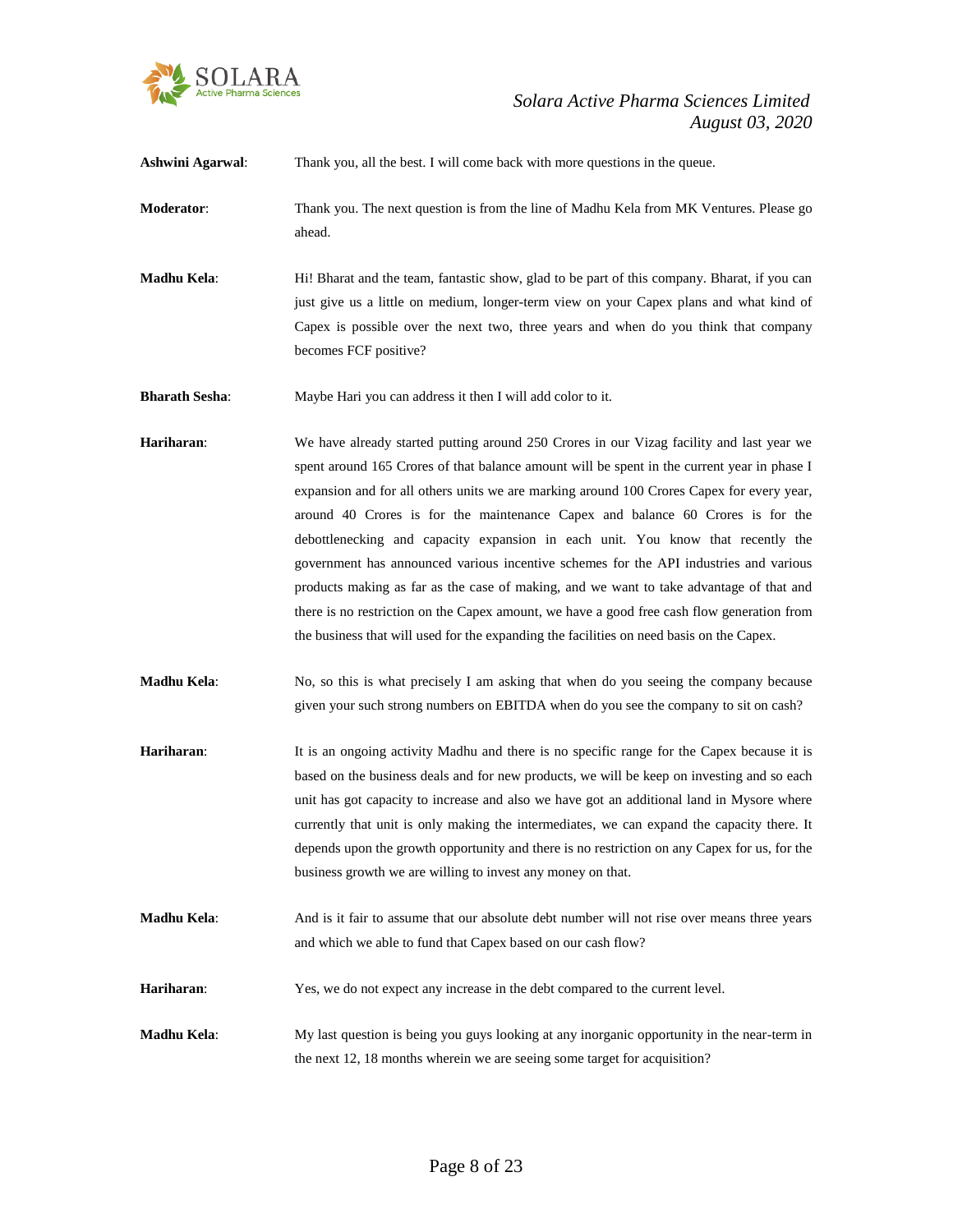

**Hariharan**: Yes, as Bharat indicated that we are looking at opportunities, inorganic opportunities in CRAMS plus other business area. Once that appropriate decision is made, we will come back to the market to inform about that.

**Madhu Kela:** But will that mean the debt will go up because of the inorganic acquisition?

**Hariharan:** It will be within that approved limit, in case of the inorganic opportunity, it will be our selfreliant basis only that investment will be made. Further, the acquired business will be able to support the additional EBITDA and additional interest payment in case it is a good acquisition.

**Madhu Kela**: Thank you so much, all the best, god bless you thank you.

**Moderator**: Thank you. The next question is from the line of Bharat Hedge from Motilal Oswal. Please go ahead.

- **Bharat Hedge:** I wanted to ask on Ibuprofen overall what is the demand of the industry and your capacity addition or anything else would impact the prices in the Ibuprofen?
- **Bharath Sesha**: It is difficult for us to give a comment on the overall demand, our capacity we have stated also that it is with the addition of Vizag it is now 8400 tons per annum. Our Ibuprofen presence is very strong, we are one of the global leading players there and our business is based on long-term contracts with big customers, so we are very confident of our Ibuprofen position in the market and we are very confident that we will continue to see that business grow in a profitable basis.
- **Bharat Hedge**: Just another question on the profitability EBITDA margin if you see you also commented that your margins, you had higher margin products in the first quarter so are you expecting over the rest of the year the EBITDA margins and EBITDA to go down a little bit as compared to Q1?
- **Bharath Sesha**: So, if I were to talk on a gross margin basis as I said because of the portfolio choices we made with limited capacity, I mean, we were talking in the order of magnitude of plus, minus 2% percentage points in our gross margin basis, so, that is the kind of range that we are talking about. The structural fundamental issues are still strong, but that is the variation level that we would see if the portfolio normalizes to a typical one.

**Bharat Hedge:** Thanks a lot, that is great.

**Moderator**: Thank you. The next question is from the line of Rahul Veera from Abakkus Asset Management. Please go ahead.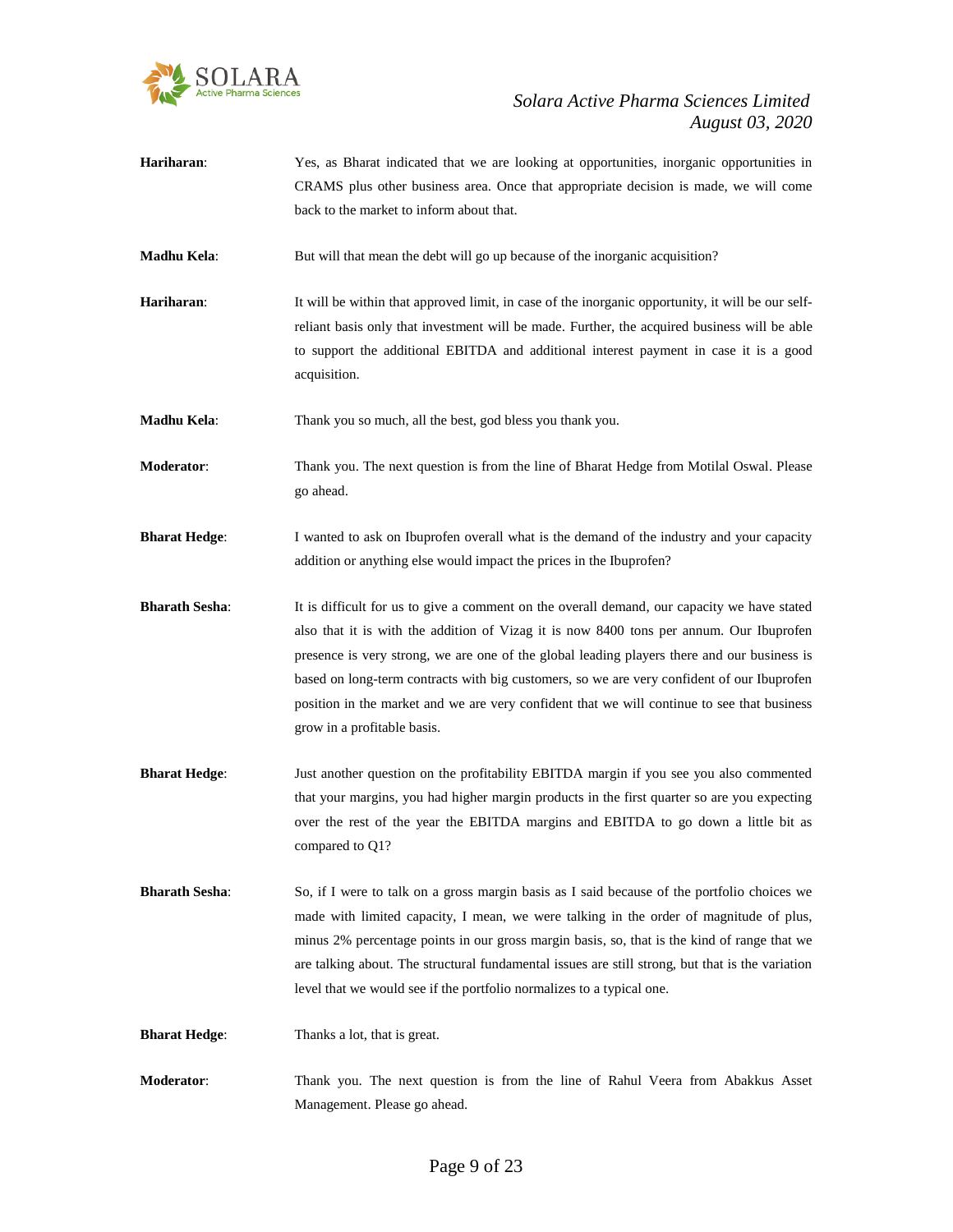

**Rahul Veera**: Just wanted to understand, Sir usually we have seen that Ibuprofen keeps moving around \$12 to \$18 depending on the demand supply mismatch at any point of time. So, at \$12 what would be the gross margin we can expect from this product?

**Bharath Sesha**: So, we cannot typically answer on product level details. Hari you want to add anything?

- **Hariharan**: No that is what, I am alluding to what you say, the product wise details sorry we will not be able to share at this point and being a long player in Ibuprofen and we have around 30 years of manufacturing experience and, we are very strong in costing them for the process on that. So, we will be most competitive in the marketplace.
- **Rahul Veera:** So I just wanted to understand like because like a IOL come up with the capacity in the last year, this year we have come in with the capacity, overall Ibuprofen demand supply over the past 10 years has been plus or minus 2% growth at max and with only one of the competitors plant going off largely the delta of pricing has been gone that at \$12 levels it has been very difficult for anybody to make huge margins on this it has not been a very high gross margin product overall. So just was understanding the overall investments that will made what kind of payback can we expect from this product?
- **Bharath Sesha:** So again, not getting into the financial of this but generally again to reemphasize our positioning on Ibuprofen is based on long-term contracts with customers who have also very secured needs in terms of volumes etc. Number two we are also a leading player on Ibuprofen derivatives which is the market segment that is fast growing across many other regulated markets where we have a dominant presence in terms of our customer share of wallet. So, we are very confident, and we are very clear about the fact that we can add value to our customers on Ibuprofen portfolio that we have, and we do not see any reason to kind of see this trend go anywhere different in the coming years.
- **Rahul Veera**: So, sir after Ranitidine do you think Ibuprofen will be one of the largest products in the top three?

**Bharath Sesha**: So again, we do not particularly get into product level details, it is one of our key products that is all I can say.

**Rahul Veera:** Sure, fair point Sir. I will come back in the queue Sir. Thank you.

**Moderator**: Thank you. The next question is from the line of Kunal Mehta from Vallum Capital Advisors. Please go ahead.

**Kunal Mehta**: I wanted to understand, this year, you mentioned that you missed at least 20 days of production so and closing in that the volumes would have been lower by at least 12% to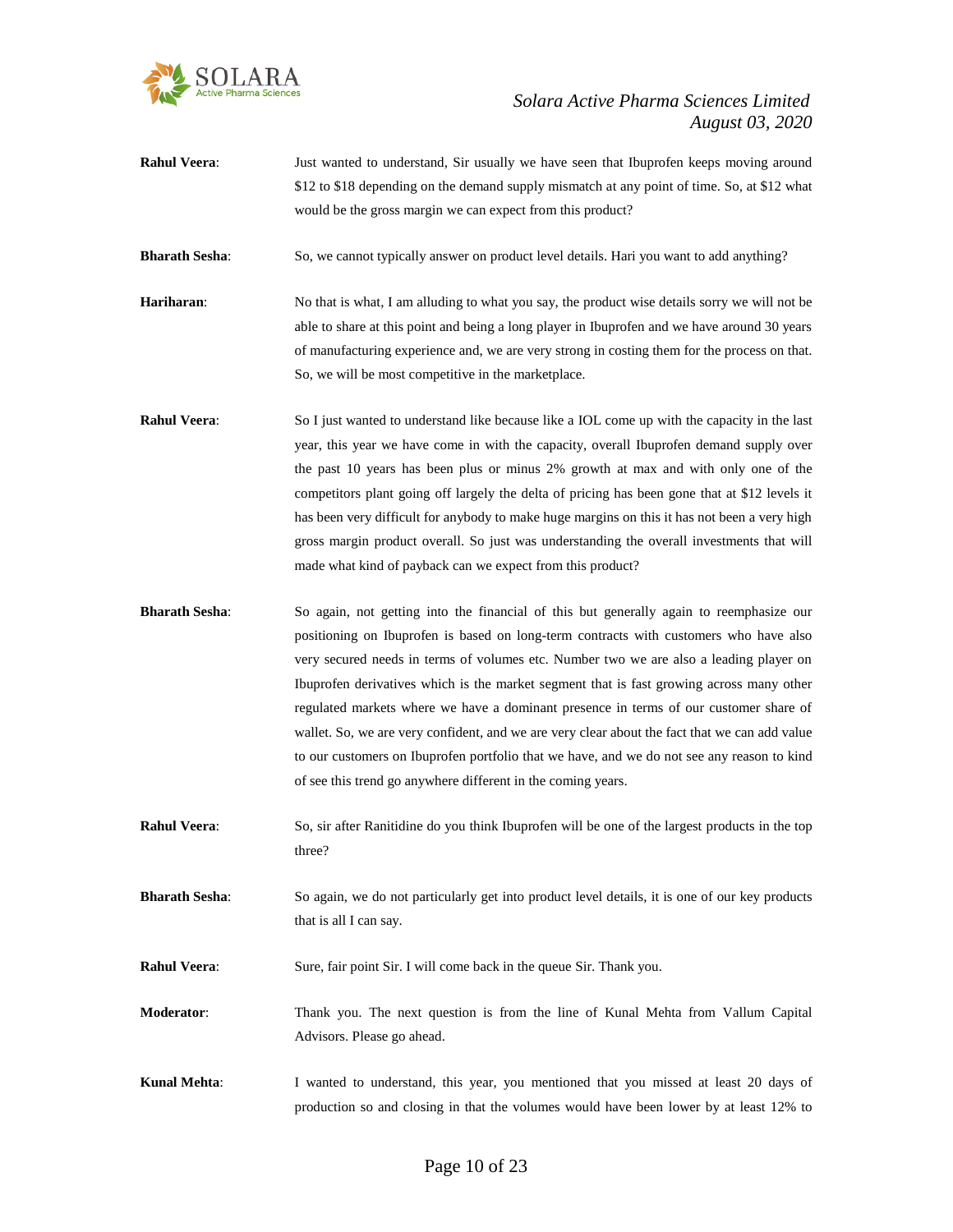

15%. So, wanted to understand that the price will be margin improvement we are seeing, it is the price increase across the portfolio or there are certain products where there has been largely a proportionate increase in prices?

**Bharath Sesha**: In certain products we have seen positive momentum on pricing with our customers.

- **Kunal Mehta**: Second question is on the Vizag facility we have phase I coming online in the next few quarters I wanted to understand what was the net addition absolute tonnage across all products what is the net addition to capacity in phase I and just a connected question on this one that right now the plant is under qualification for the developed markets especially for the US players and the European clients. So could you please tell us the investment and what products are you going to file to going to pass on with that to the customers from that side are you going to do the base business products which you have and then you would add new products in phase II or are these also need to be new products completely new product range which you are looking at?
- **Bharath Sesha:** So phase I is Ibuprofen in Vizag that is our Greenfield facility so in phase I is what we have now started the validation for, phase II will be the facility which will cater to multiple products both large volume, but niche APIs the design is adaptable as I said earlier so phase II we will expect to validate that somewhere towards the end of this calendar year. So that is kind of the plan end of this calendar year early next year is when we will validate phase II plant. For now the phase I is the Ibuprofen Greenfield facility that we are in the process of validation and to your question on regulatory market sales, as I had indicated earlier the timelines for our customer/regulatory authority have come and visit and audit the facility is a little bit tough of question mark given the COVID situation but we anticipate that in about 4 quarters the site should have most of the customary regulatory and partner approvals for qualification completed.
- **Kunal Mehta:** That you are referring that to for phase I?

**Bharath Sesha**: Yes phase I.

**Kunal Mehta:** Okay and phase I is on the Ibuprofen right sir?

**Bharath Sesha**: Correct.

**Kunal Mehta:** And phase II the market sales would be 12 months from this validation completion so that means we are looking at FY2022 calendar year revenues starting to coming from phase II?

**Bharath Sesha:** Yes from FY2022 having said that some of the products, we are still finalizing the product portfolio on phase II with the new products and some of the existing products that we may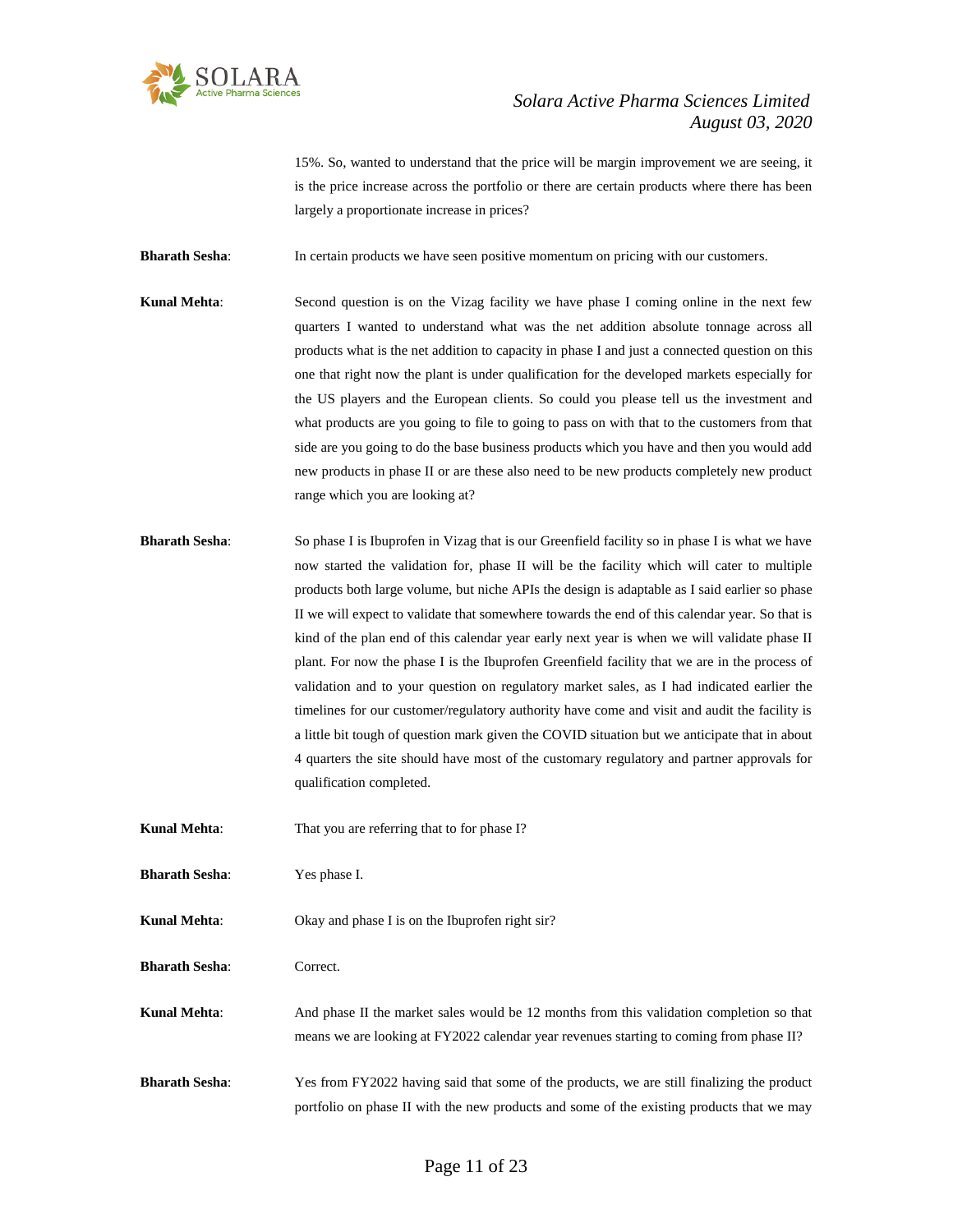

do a site transfer so the qualification timelines depends on those things, but you can say that FY2022 is when phase II will start contributing revenue to the company.

Kunal Mehta: Sure, thank you for answering my questions. Thank you.

**Moderator**: Thank you. The next question is from the line of Aditya Shrimankar from Equisearch. Please go ahead.

**Aditya Shrimankar**: I have a question regarding raw materials, I know you have already answered this question that you guys have had a better product portfolio sale. So last year the gross margins were 50% and this year in Q4 FY2020 it increased about 54% has now about 63% so I wanted to know what is the Gross margin% when we make apple-to-apple comparison had the raw material prices moved in any way for the product that we sold?

**Hariharan:** In Q1 of last year our gross margin was 54% it is nearly 54.3% and current quarter it is about 57% and it is due to that operational improvement and product mix only mainly.

**Aditya Shrimankar**: So, there has been no change, not much change in the raw material prices?

**Hariharan**: Yes.

**Aditya Shrimankar**: Okay alright thanks.

**Moderator**: Thank you. The next question is from the line of Ashit from Dron Capital. Please go ahead.

Ashit: Congratulations on a great Q1. In your opening remarks you elaborated the fact that about 11% of your topline was contributed from new products, so in this context what is your definition of new products when you say new, does that mean they were commercialized in the past 12 months?

**Bharath Sesha**: So, products that we have commercialized in last three years is what we call new products typically, so the filings been done, and we started commercialization process.

Ashit: And I have another question regarding API prices, could you just shed some light on if you have seen any increase in API prices in Q1 and then the price volatility persists in this quarter, if you could just comment specifically on ibuprofen and Gabapentin, please?

**Bharath Sesha**: So, as I said our Ibuprofen business is on the strength on long-term agreements we have with customers and what we have in terms strength of demand from them. So, there is always price volatility in every product, we see that we were in a strong position with regards to our long-term agreements and our customer relationships, so we are looking at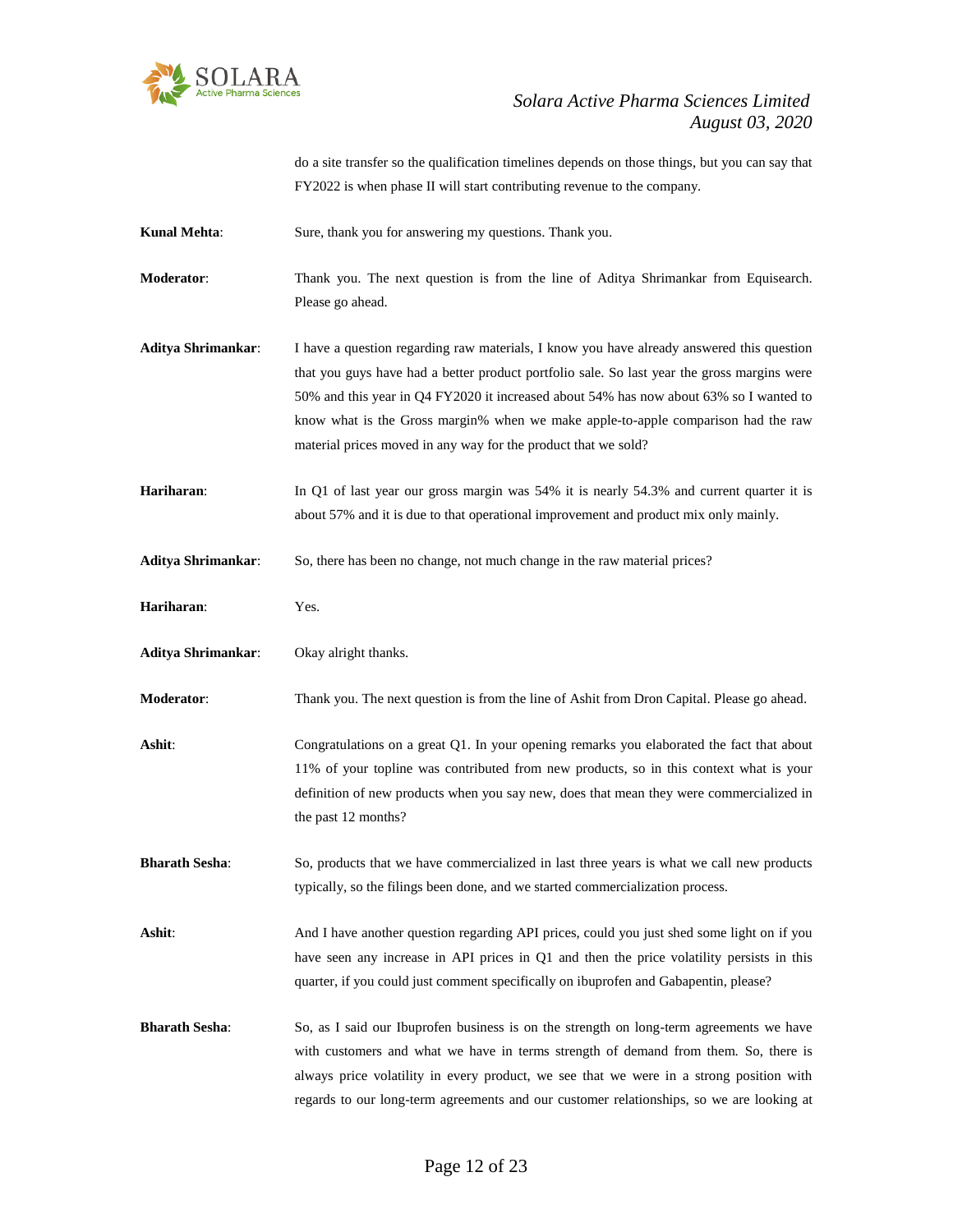

that as the way that we stably build this business. On the general API price volatility, I mean there are of course every quarter there are variations in pricing that we experience across our portfolio products as I had said to earlier some of our products we see some pricing strength in this quarter and it has driven by demand and capacity. So, we continue to see those trends for some of these products in the coming period. Ashit: So, this includes products such as Gabapentin as, well right? **Bharath Sesha**: Again, not going into specific products so I am just saying generally that we do see this trend pricing power in some of the products that is in our portfolio. Ashit: Just one more from my side. You have mentioned that you are targeting about 25% YoY topline growth, but I heard you mentioned that the Vizag facility will only contribute to the revenues from FY2022, so where exactly is this extra revenue coming from is there some unused capacity in the remainder of your plants that have not been utilized? **Bharath Sesha:** So, let me clarify FY2022 is Vizag phase II, phase I we expect will start contributing revenues from the second half of this year. So that is what we think will also add boost to our revenue growth. Ashit: And so, 250 Crores odd Capex you have done for the Vizag facility that is phase I and phase II combined? **Bharath Sesha:** Yes, it is phase I and phase II combined. Ashit: Okay thanks that is all from my side. Thank you and good luck for the coming quarters. **Moderator**: Thank you. The next question is from the line of Viraj Mahadevia, an Individual Investor. Please go ahead. **Viraj Mahadevia:** Congratulations on building a fantastic API business. Just at a very high level I was trying to understand how you are doing such exceptionally strong margins in products that are generally viewed as more commoditized like Ibuprofen etc., are not generally very high margin products, so what do you think has been your secret sauce or winning secret here, is it process improvements, is it structural changes in the market is it better pricing I mean what is happening and how you are generating these disproportionate margins? **Bharath Sesha**: So overall our margin profile has impacted by two strong and significant actions we have been taking and we continue to take and they have already what you have said and indicated in your question so one on the pricing side of course we see stability in growth and pricing in some of our products and that is driven by again what I said earlier is that we are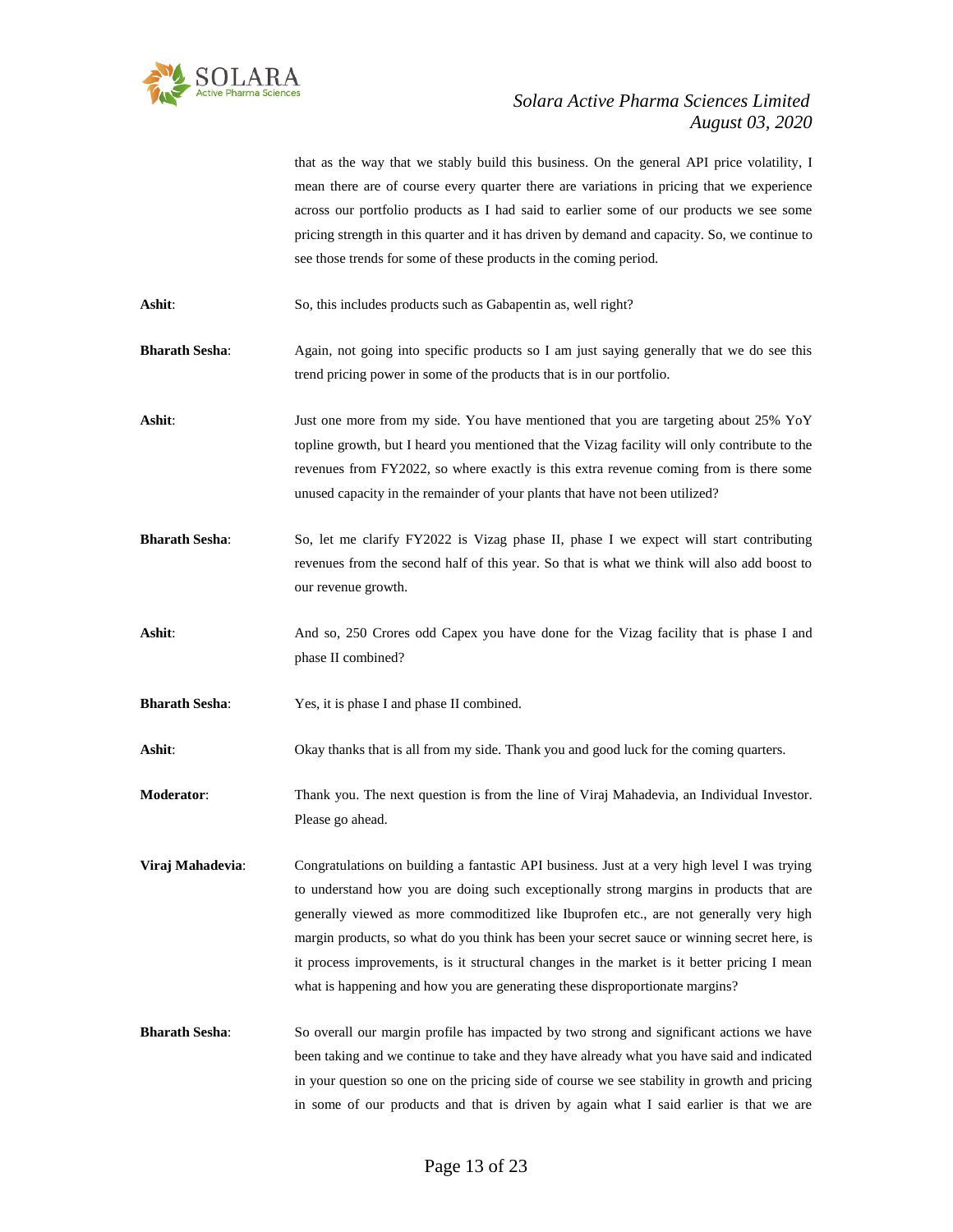

allocating capacity to those products in the Q1 and saw some of the margin improvements second the cost improvement focus that we have in Solara is pretty much part of our DNA and we consistently delivered yield efficiency improvements, Opex improvements across quarter-on-quarter and that still continues to be the engine that continues to motor on with good speed and momentum. So, on the cost side we continue to see positive actions and we continue to see and implement those and on the revenue side we see pricing power in some of the products, we see pricing strength in some of the products. So of course, both put together is what is driving the margin performance that you had asked about.

- **Viraj Mahadevia:** Typically, in these product categories has China been typically a large supplier and any benefits of tailwinds coming in from sort of China plus one sourcing from our end clients?
- **Bharath Sesha:** So on a general basis this trend is very visible and accelerating and we see definitely conversations with our customers who are looking to derisk their supply chain, multiple geographies to source from and that is driving quite some traction for some of our products so generally that trend is visible and accelerating and of course we have seen that impact also with Solara, for sure that is the trend that is happening.
- **Viraj Mahadevia:** And just last point on housekeeping, good to see on page #5 you highlight that the ICD has been cleared so I guess good to see that from a shareholder point of view regarding the pledge shares of the promoter group when can we expect those to be cleared as well to remove any kind of overhang out there?
- **Hariharan**: As a company we cannot give an answer for that, we do not get much detail about that we just get the information it is a promoter office only you may have the contact regarding that, it does not come under our control.
- **Viraj Mahadevia:** Sure, I mean, I think it is awkward for shareholders to reach out to the promoter office given that you all represent the promoter and the company, but nonetheless thank you.
- **Moderator**: Thank you. The next question is from the line of Ranvir Singh from Sunidhi Securities. Please go ahead.
- **Ranvir Singh:** Sir, question relates on your raw material for top products just wanted to understand the level of integration, so whether we are integrated up to KSM level or we are still importing KSM from other countries specifically China so there if you could give some insight on that side?
- **Hariharan**: I think nearly around 32% of our imports are from China it is for KSM and basic chemicals and so we must depend upon that, and balance is our 58% of the material is procured from Indian source.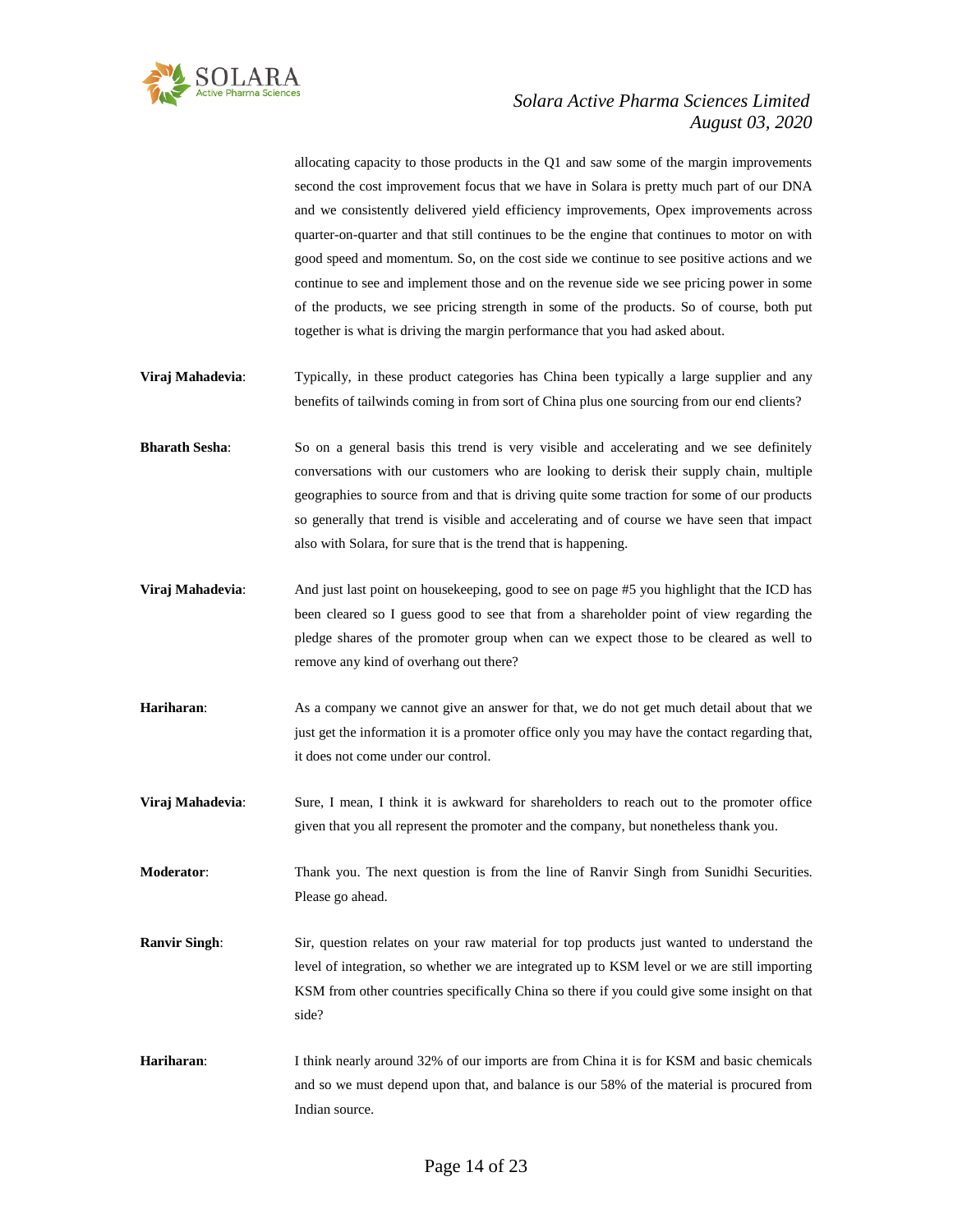

- **Bharath Sesha**: And just to add to that wherever there is an opportunity to backward integrate strategically or get a key starting material in-house or from a source that is more local we do that on a structural basis we continue to do that every quarter, but as of now this is the situation.
- **Ranvir Singh:** And as far as supplies are concerned were the supplies reduced from China or during this COVID that we have faced any disruption there.
- **Bharath Sesha**: No, we have not faced any disruption we had acted proactively when we started first hearing about some supply chain risks in China to strategically build stock or work with our suppliers, so we have not seen any disruption because of COVID from China. So, we were in a good shape there.
- **Ranvir Singh:** And second one on balance sheet, so where we see our debt level, what is the current debt and where we see by end of FY2021?
- **Hariharan**: That is our net debt is 600 Crores level and we expect that equity infusion money coming in the next quarter, it may dip down to 300 Crores by next quarter, but there will not be a much increase in our gross debt compared to what level we are in, we are constantly reducing the term loan by repayment on a monthly basis.
- **Ranvir Singh**: Sir cash flow is obviously getting much stronger, so apart from that regular repayment we have serial wise are we going to pay off anything addition to that, so we can see some significant reduction there?
- **Hariharan**: Yes, actually about 50% of around 380 Crores is the working capital which is incurred to support the operation and we have around 335 Crores of term loan and we will see that it depends upon the strategic decision what will be taking that whether you want to go for a inorganic acquisition for this cash we have it will be a constant therapy between the effective utilization of the accounts and the return on the investment based on that we will take a decision.
- **Ranvir Singh:** That is, it from my side and all the best.
- **Moderator**: Thank you. The next question is from the line of Om Prakash from Lotus Capital. Please go ahead.
- **Om Prakash:** What is your utilization currently because I think based on your gross block of around 850 Crores you have been doing a turnover of around 1350 Crores so is it safe to assume that even with the fresh Capex the asset turnover will be around 1.5 times or so?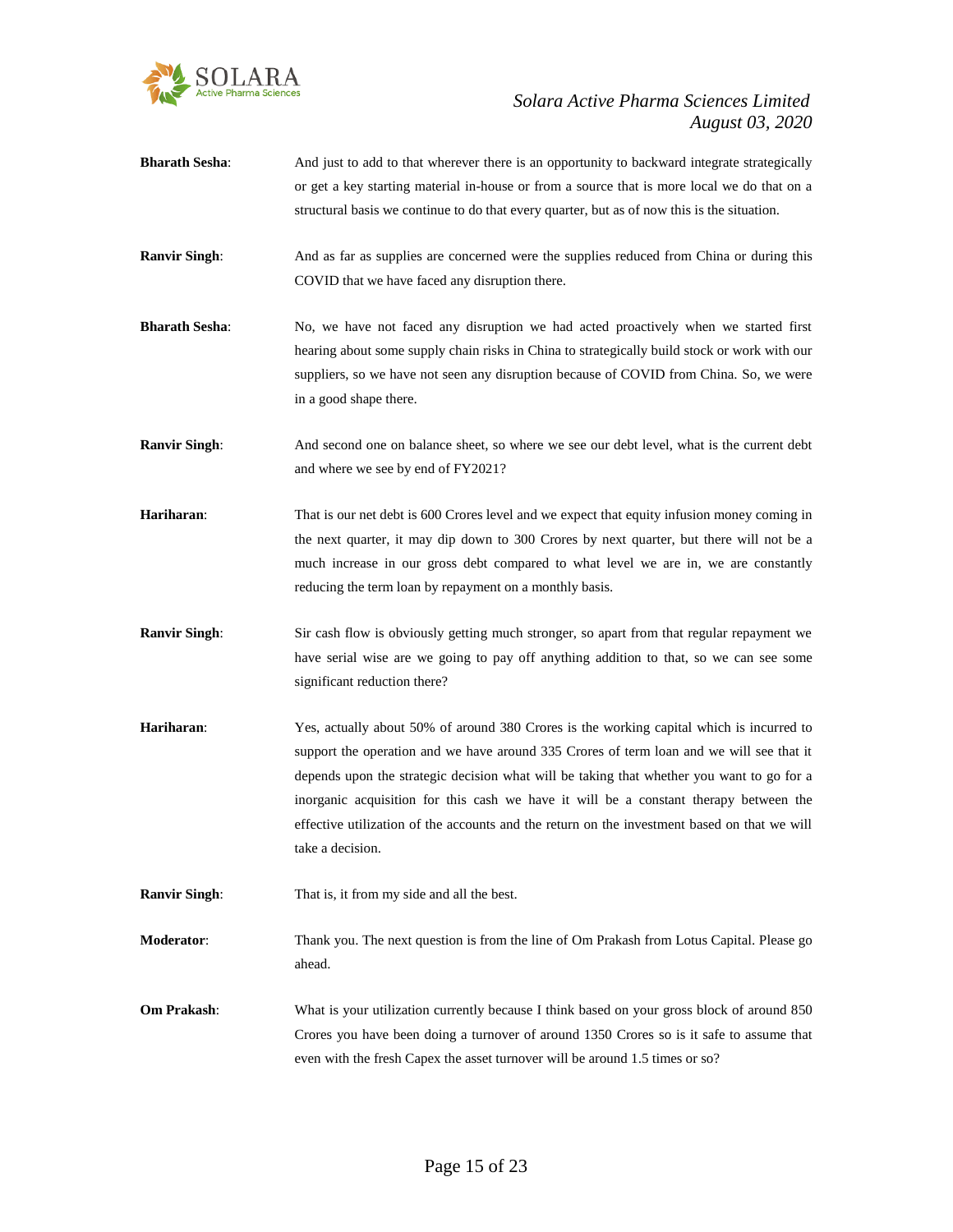

| Hariharan:            | Our current total capacity utilization is around 70% and during the COVID situation we<br>expect that 1.75 is our asset turnover ratio we aim at, 1.75 to 1.9.                                                                                                                                                                                                                                                                                                                                                                                                 |
|-----------------------|----------------------------------------------------------------------------------------------------------------------------------------------------------------------------------------------------------------------------------------------------------------------------------------------------------------------------------------------------------------------------------------------------------------------------------------------------------------------------------------------------------------------------------------------------------------|
| Om Prakash:           | It is more of a function of product mix also maybe, or typically you can take a benchmark<br>of 1.75 for this kind of a business?                                                                                                                                                                                                                                                                                                                                                                                                                              |
| <b>Bharath Sesha:</b> | Yes sir.                                                                                                                                                                                                                                                                                                                                                                                                                                                                                                                                                       |
| <b>Om Prakash:</b>    | And based on this new thrust of API by the government are you bringing anything on the<br>drawing board you think what will be our opportunity your scope or and is there any<br>possibilities of you can also do some Brownfield expansion in your current plant?                                                                                                                                                                                                                                                                                             |
| Hariharan:            | See if we have remained that entire scheme announced by the government wherein the<br>process of our working towards that and there are some player and our own manufacturing<br>APIs are in the list and we are in the process of making our drawing board visibility for the<br>same and we have got a land in Mysore, as well as in Vizag for future expansion and we<br>will be taking a proper decision on that.                                                                                                                                          |
| Om Prakash:           | So, what kind, what could be that size of opportunity which we are pledging on that?                                                                                                                                                                                                                                                                                                                                                                                                                                                                           |
| Hariharan:            | It will take some more time. Yes, it will take, and the government has given time within that<br>time we will be deciding on that.                                                                                                                                                                                                                                                                                                                                                                                                                             |
| Om Prakash:           | Thank you.                                                                                                                                                                                                                                                                                                                                                                                                                                                                                                                                                     |
| Moderator:            | Thank you. The next question is from the line of Kunal Mehta from Vallum Capital<br>Advisors. Please go ahead.                                                                                                                                                                                                                                                                                                                                                                                                                                                 |
| Kunal Mehta:          | I wanted to understand when you mentioned 70% capacity utilization you are referring to<br>the first quarter only right, not the normal capacity quarter?                                                                                                                                                                                                                                                                                                                                                                                                      |
| Hariharan:            | It was for first quarter, that is what he was asking, first quarter capacity utilization is 70%<br>Kunal.                                                                                                                                                                                                                                                                                                                                                                                                                                                      |
| <b>Kunal Mehta:</b>   | And secondly wanted to understand this whole trend rise in prices because of higher<br>demand so I am sure your customers are seeing increased demand from their customers and<br>that is why we have registered higher volume demands for our products. So, could you<br>please give us and understanding of this trend how do we see the longevity of these sort of<br>prices maintaining themselves, so do we expect these price levels to maintain for next I<br>would say 3, 4 quarters because your customer have increased their stocking requirements? |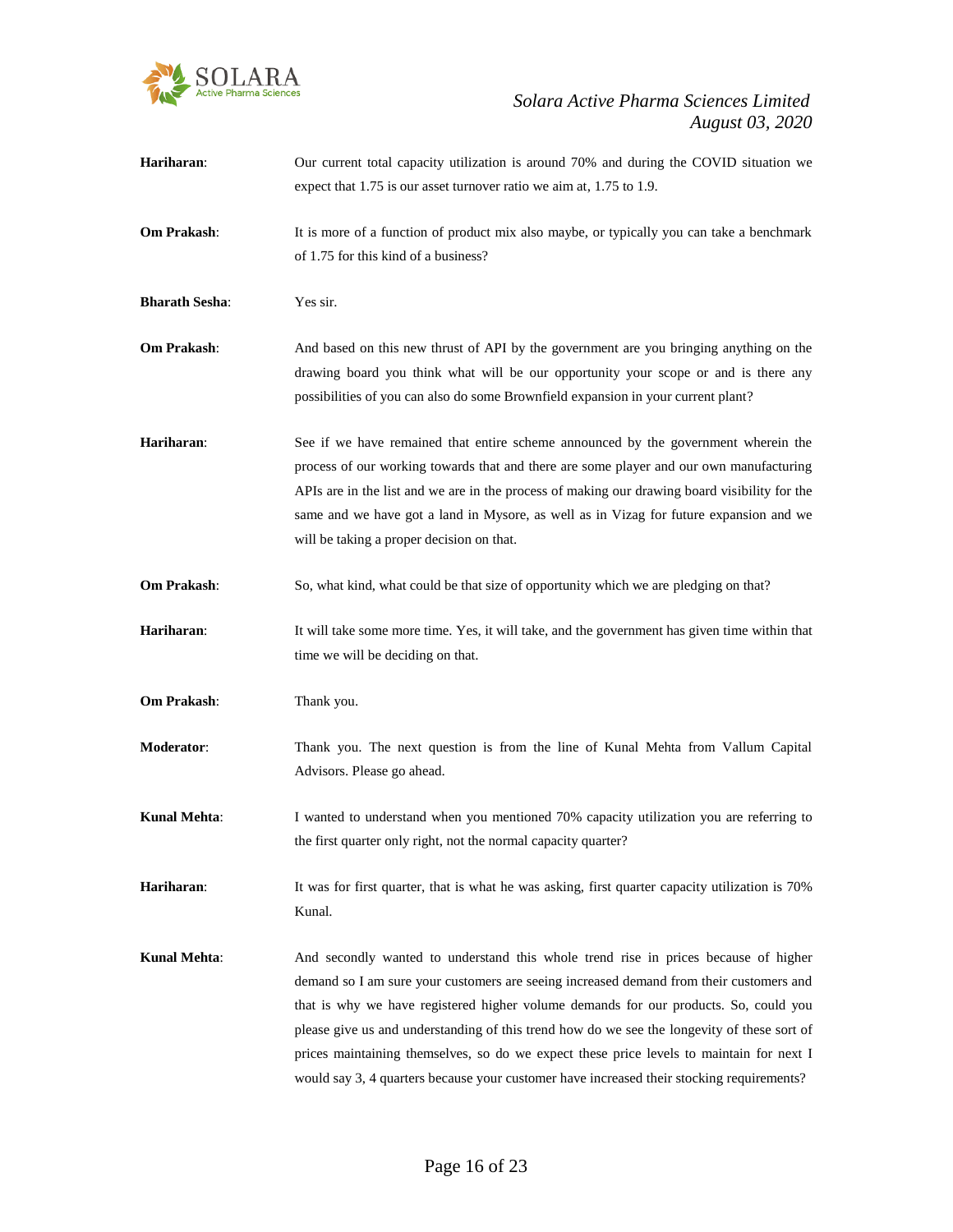

- **Bharath Sesha**: So we see now the trend is clearly showing stability of this pricing levels for the period to come I mean it is difficult to give there is already as volatility quarter-to-quarter but the strength in pricing we see quite some visible trends for the coming period of time, what is driving this of course one is stocking but what we also see is generally the supply chain derisking that I talked about earlier from multiple sources giving a premium for supply reliability, increasing procurement of certain product at a higher percentage from a more reliable supplier all of these are driving trend so I would say there is multiple contributing factors to why we see demand strength, some of it is very specific to Solara I mean the supply reliability point is very specific to us so I think that is what is driving the strength and we continue to be a reliable supplier and so I see this strength in demand for Solara to continue as I see the visibility for the coming few months and quarters ahead. **Kunal Mehta**: Just final question, do you actually expect increase in prices from China to increase if we are able to improve the margin I am sure somebody supplying to it also want a share of this, so do you expect pricing to, do you expect raw material pricing to stay at the same or will increase to a good extent going forward? **Bharath Sesha:** Again, that is a little bit of a volatile situation right but what we have seen and what we continue to see is no more major changes in pricing upwards from our raw material suppliers and we do not see that trend at all. **Kunal Mehta**: Understood Sir. Thank you for answering the question Sir and thank you for your time. Thank you.
- **Moderator**: Thank you. The next question is from the line of Aman Banerjee from Indgrowth Capital. Please go ahead.
- **Aman Banerjee**: Sir when you mentioned that you have this 70% capacity utilization in Q1 FY2021 I am assuming that you have excluded the 21 days the lockdown was there from the denominator as well is that a correct assumption?

**Bharath Sesha**: Correct.

- **Aman Banerjee**: So, and my second question is I really did not catch our Capex guidance figure so can you please repeat that again?
- **Hariharan**: Just to clarify the Capex we have got 250 Crores for the Vizag phase I expansion, in that we already spent 165 Crores in the last financial year balance we will be spending in the current year and also all other units 100 Crores is our Capex plan and 40% being for the maintenance 60% for the debottlenecking and capacity expansion and when there is a new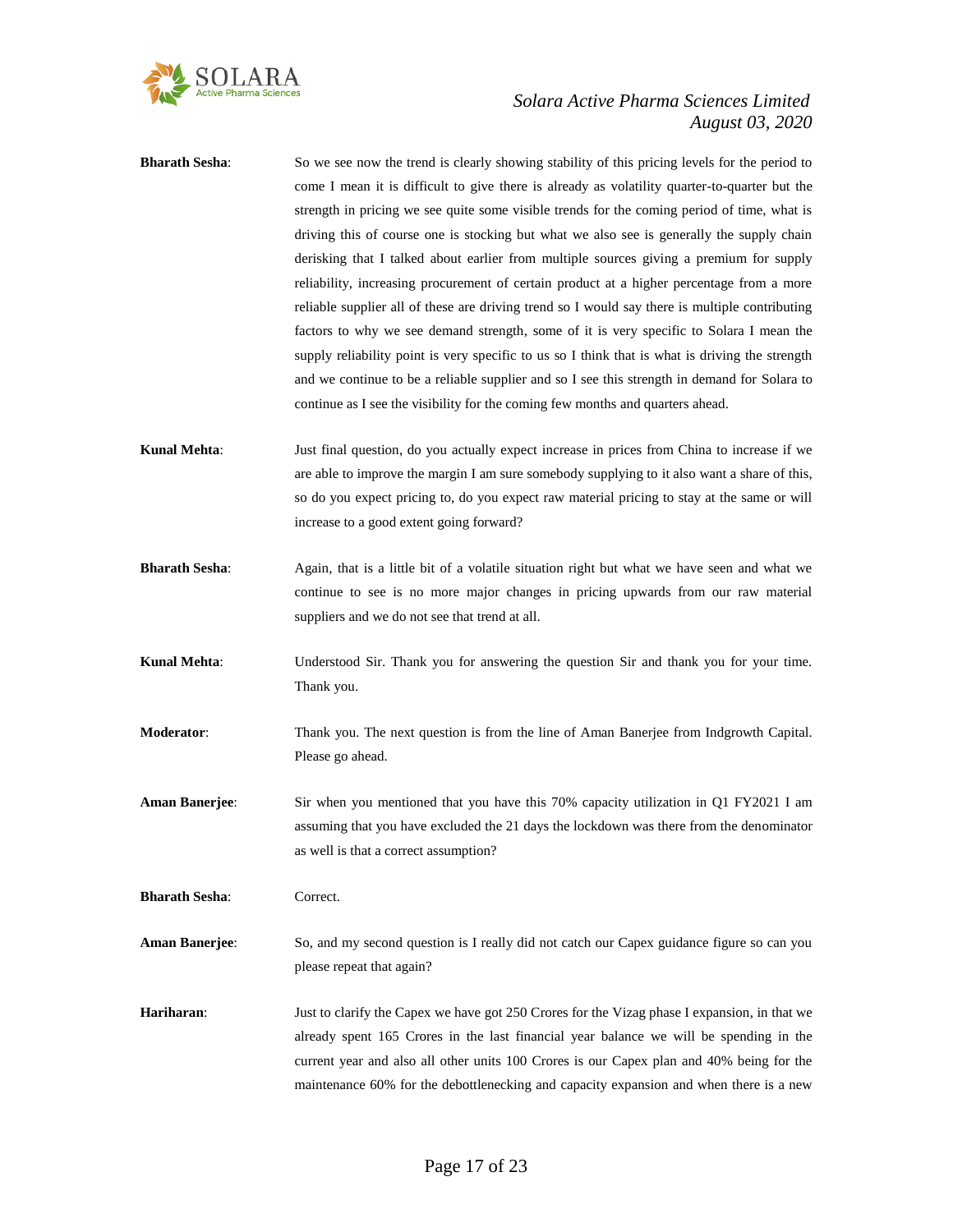

opportunity comes for anything that we have a good free cash flow in our hand we will be investing on business need purpose for growth.

- **Aman Banerjee:** Given that our phase I Vizag facility is complete but obviously it is not generating revenue as of now so are there some costs that we are incurring in terms of the fixed cost of having the facility and the people and other such cost and are we passing that through the P&L or are we capitalizing that?
- Hariharan: No, we are all passing through the P&L and it is not being capitalized. Whatever costs allowed to capitalize as per accounting standard has been capitalized.
- **Aman Banerjee**: What would the quantum of this be let us say for quarter or the cost which are not producing any revenue?
- **Hariharan:** That is a unit wise specific information we will not able to share with you but that is a good amount of expenditure we must incur to maintain the facility.
- **Aman Banerjee**: Fair enough you are not able to give that information, okay fine. Thank you.
- **Moderator**: Thank you. The next question is from the line of Amar Maurya from AlfAccurate Advisors. Please go ahead.
- **Amar Maurya**: Sir last year in financial year 2020 I believe we did the Capex of around 269 Crores right?
- **Hariharan**: Yes.
- **Amar Maurya**: So how much time does it take for Capex to reach to its full utilization level like two years, three years?
- **Hariharan**: No, no, see out of Rs. 269 Crores, Rs. 165 Crores is for Vizag, balance Rs. 100 Crores is for the normal capex for other units and every year we will be incurring the Capex for the growth of the business and for the maintain of the asset in a good condition we will be incurring the Capex on a continuous basis for the growth of the business.
- **Amar Maurya**: Sir when you guide for 25% kind of a growth wanted to understand, do, we have that capacities with us to deliver 25% growth in 2021 that is basically my question?
- **Hariharan**: Yes, we have a capacity to deliver that kind of growth that what Bharat has indicated in the current business as well as the current investment as well as the phase I capacity in Vizag will be used for the growth driver for the business.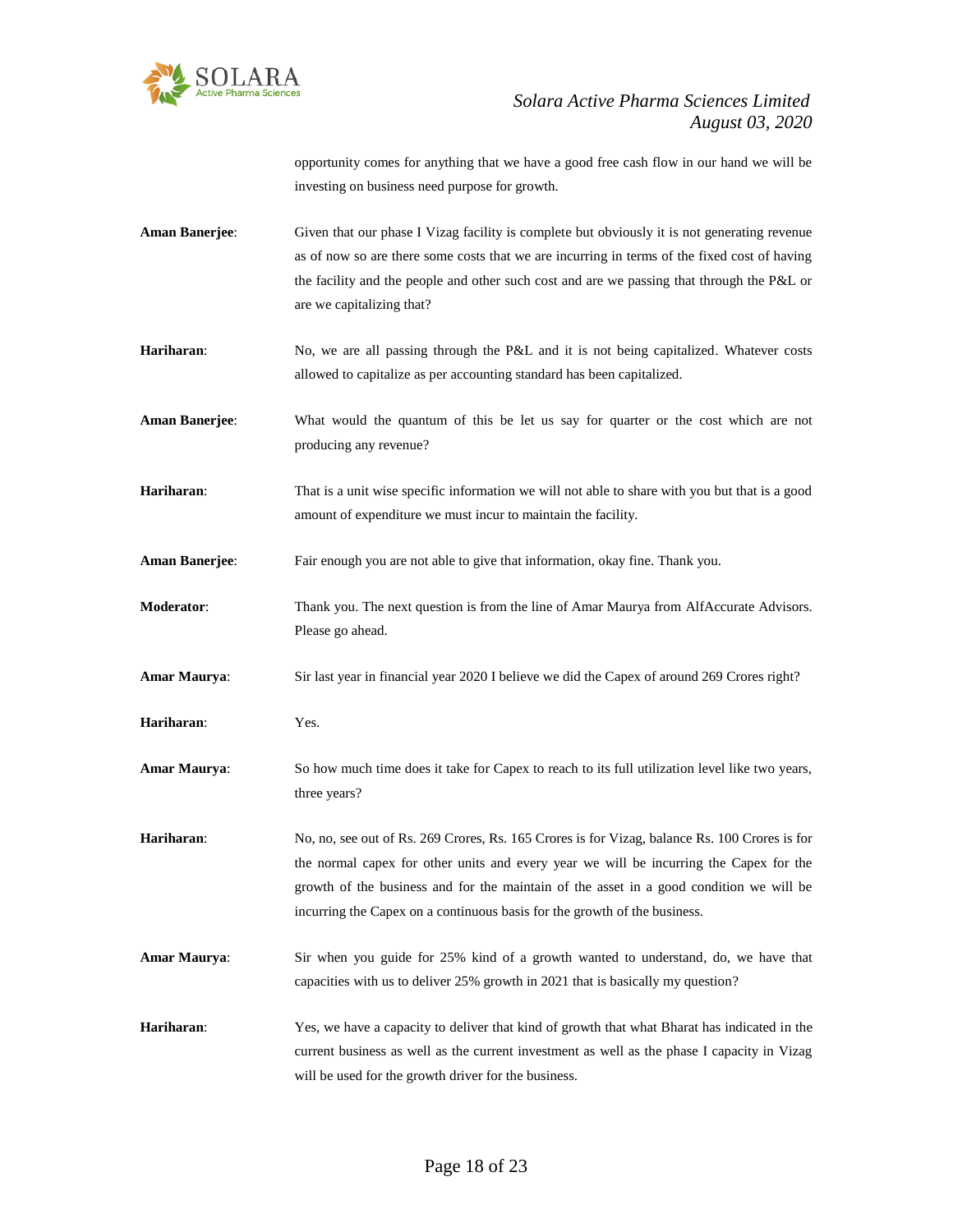

| Amar Maurya:          | And when the Vizag phase I will hit,                                                                                                                                                                                                                                                                                                                                                                                                                                                                                                                                                                                                                                                                                                                                                                                                                                                 |
|-----------------------|--------------------------------------------------------------------------------------------------------------------------------------------------------------------------------------------------------------------------------------------------------------------------------------------------------------------------------------------------------------------------------------------------------------------------------------------------------------------------------------------------------------------------------------------------------------------------------------------------------------------------------------------------------------------------------------------------------------------------------------------------------------------------------------------------------------------------------------------------------------------------------------|
| Hariharan:            | In the second half that is what we are aiming at.                                                                                                                                                                                                                                                                                                                                                                                                                                                                                                                                                                                                                                                                                                                                                                                                                                    |
| <b>Amar Maurya:</b>   | Thank you.                                                                                                                                                                                                                                                                                                                                                                                                                                                                                                                                                                                                                                                                                                                                                                                                                                                                           |
| Moderator:            | Thank you. The next question is from the line of Himesh Shah from Capita India. Please go<br>ahead.                                                                                                                                                                                                                                                                                                                                                                                                                                                                                                                                                                                                                                                                                                                                                                                  |
| <b>Himesh Shah:</b>   | My question is on the inorganic opportunity and the money that is going to come in next<br>month. So, I did not get the clarity on that, so are you going to pay back the debt or are you<br>just going to keep the money in the bank and wait for the inorganic opportunity to come?                                                                                                                                                                                                                                                                                                                                                                                                                                                                                                                                                                                                |
| <b>Bharath Sesha:</b> | So there are efforts already ongoing to identify the right inorganic opportunity and we are<br>looking at it on two aspects we are looking at it as inorganic opportunity that could<br>significantly lead for our CRAMS business as far as we are looking at having access to a<br>field of science or we are looking at both science and scale which means that the size of the<br>business is sufficient to add heft to us and we have got differentiation when it comes to<br>growth. So, we are actively in the process of looking at an inorganic growth opportunity so<br>there is the capital that we talked about and what was mentioned by Hari earlier is going to<br>go into funding that inorganic opportunity that we yet to identify but we are working<br>actively on. So, the moment we identify that we will be using the capital for an inorganic<br>opportunity. |
| <b>Himesh Shah:</b>   | So are you in talks with some companies or are you still trying to find out whether there is<br>any inorganic opportunity have identified.                                                                                                                                                                                                                                                                                                                                                                                                                                                                                                                                                                                                                                                                                                                                           |
| <b>Bharath Sesha:</b> | As you would appreciate it is difficult for us to get into that level of detail of any of these<br>types of topics I again reemphasize that is an integral part of our growth strategy and it is<br>critical for our CRAMS business and we continue to look at that very, very actively on an<br>ongoing basis.                                                                                                                                                                                                                                                                                                                                                                                                                                                                                                                                                                      |
| <b>Himesh Shah:</b>   | And one more question is on the guidance that we had given 25% revenue growth guidance<br>and 25% EBITDA right. So, you have done around 6% revenue growth in the first quarter,<br>but the EBITDA is up around 30% so are you expecting margins to go down in the next 3<br>quarters.                                                                                                                                                                                                                                                                                                                                                                                                                                                                                                                                                                                               |
| <b>Bharath Sesha:</b> | So as I had said earlier it is a good question again we had done a portfolio maximization in<br>the first quarter given that we had capacity that was limited because of the shutdown that<br>we had on COVID related matters that has added some heft to the gross margin number also<br>as Vizag will kick in, in the second half of the year so that is also going to help us with the                                                                                                                                                                                                                                                                                                                                                                                                                                                                                            |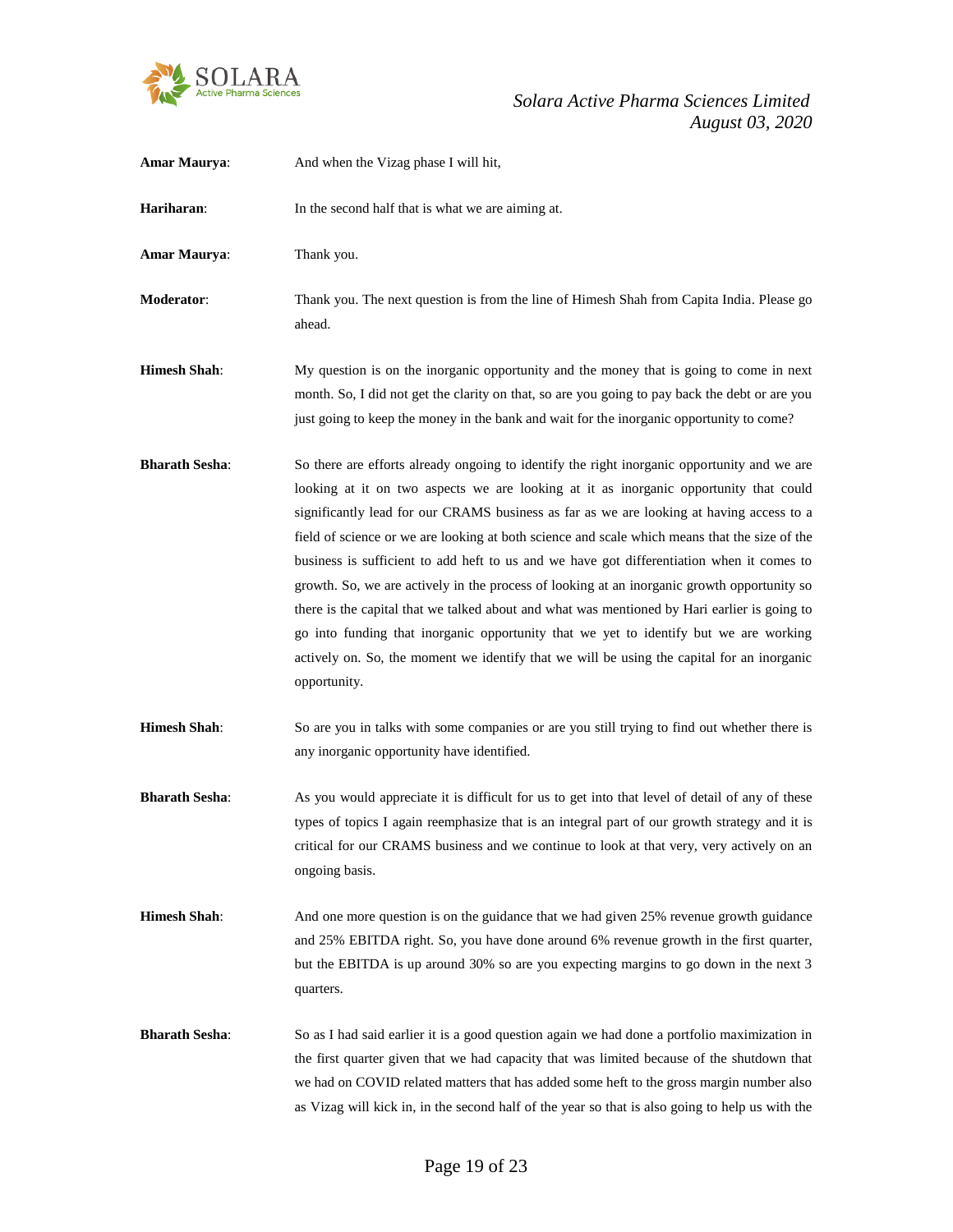

revenue growth. So, as we normalize our product portfolio over the course of the year could be plus, minus 2% percentage points variation in a gross margin but that is kind of the trend that we see going forward.

**Himesh Shah**: Thank you so much Sir, congratulations on the great set of numbers.

**Moderator**: Thank you. The next question is from the line of Alankar Garude from Macquarie. Please go ahead.

- **Alankar Garude**: Sir my first question is on the Cuddalore OAI, considering that we have had a pretty strong regulatory track record so far can you just throw some more light on what exactly were the issue sited but the US FDA is there anything difference which we could have done and approximately how much time do you think it would take for the remediation to take place?
- **Bharath Sesha:** Let me address the second part first, so we are already address since the notification came from the FDA we have setup the task force of both internal and external experts who are working on it, we had agreed on a time bound response plan to the FDA and we are on track to do that and we are very confident that whatever commitments we have made to the FDA will be met on time as we have committed to them, so that process is ongoing and we are confident that we will be able to adequately address all the issues that were raised by the inspection so that is one. Coming to the first part of your question as I have emphasized again none of the observations were to do with the quality system or our compliance systems I do not want to go necessarily into the details of the observation, but needless to emphasize again that they were to do with specific protocols regarding testing communication etc., none of them were to go with the core quality systems or the compliance systems that we have in Cuddalore.
- **Alankar Garude**: So, can you share the timeline which you have communicated to the FDA?
- **Bharath Sesha:** So, we will be submitting all our responses this month.
- **Alankar Garude:** So, the final response is from your side, right?
- **Bharath Sesha**: Yes.

**Alankar Garude**: And secondly Sir how important that this facility in terms existing sales contribution as well as future filings?

**Bharath Sesha:** So, I will allow Hari to comment on existing sales contribution. On the future filings we have at least have a strategy where we look at risk mitigation by looking at alternate sites or mirror sites as well call them. We are in the process of implementing that strategy for the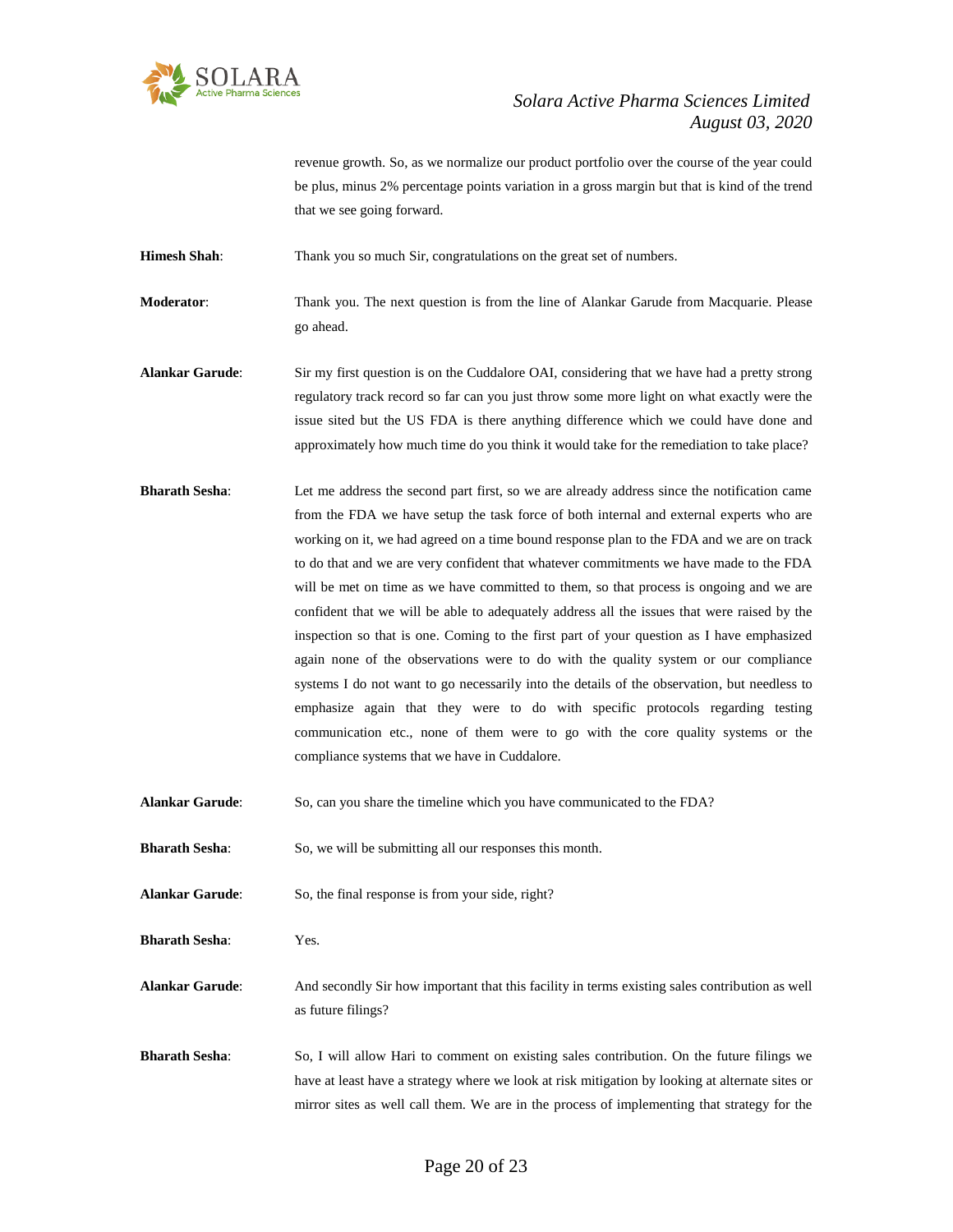

key products that are made from Cuddalore and we will be successful in completing that exercise in the next three to six months, so beyond that we do not see a risk at all in terms of ability to source from Solara for regulatory markets for these products. Maybe Hari can comment on the first question in terms of the sales importance of Cuddalore.

**Hariharan**: Yes see we do not give a specific detail about our sales unit wise, but we not only supply to US market we also supply to various markets from that facility one of the major products which is Ranitidine which had an issue other than that there is no restriction and we continue to sell the goods to the various customers and various part of the world.

**Alankar Garude**: But any color on the percentage any broad range that would also suffice in terms of current contribution to US?

**Hariharan**: Sorry that we will not able to share at the unit wise data as a policy we will not be able to share that data.

**Alankar Garude**: Okay Sir fair enough that is all from my side thanks and all the best.

**Moderator**: Thank you. The next question is from the line of Saket Mehrotra from Beta to Alpha. Please go ahead.

**Saket Mehrotra:** The first question is regarding the DMF filing with the FDA so I believe as on June we have around 86 filings and I think that puts us almost in the top quartile of API manufacturing so in terms of the road ahead how many filings are we looking at and do we have any strategy to keep maintaining those leadership position and the second question I believe somewhere we had clarified that right now 32% of your imports are coming from China so is there any way of reducing this or do you see any risk around this in terms of the ongoing prices or the ongoing balance of power that is going on?

**Bharath Sesha**: So on the first question we plan to file 10 DMFs this year and that we are on track to do that and we will continue to do that in the following year, see again our objective is not per se the number of DMFs, but the quality of DMFs so the product selection is a very integral part of our growth story, particularly organic growth story so we are very focused on choosing right products and filing the right markets for us to and have the growth in the future. So, this year as a fact the ten we will do but the quality is what we are focusing on also this year and beyond. Coming to China sourcing yes that is an actively monitored and managed metric that we look at in terms of import of our raw materials from China, wherever possible we do alternate source from other geographies and we have done that already for a few over the course of the last couple of quarters, we intend to continue that exercise for the coming quarters so on an ongoing basis we expect to risk mitigate now just to clarify it could be very possible that we have an alternate source, but just from a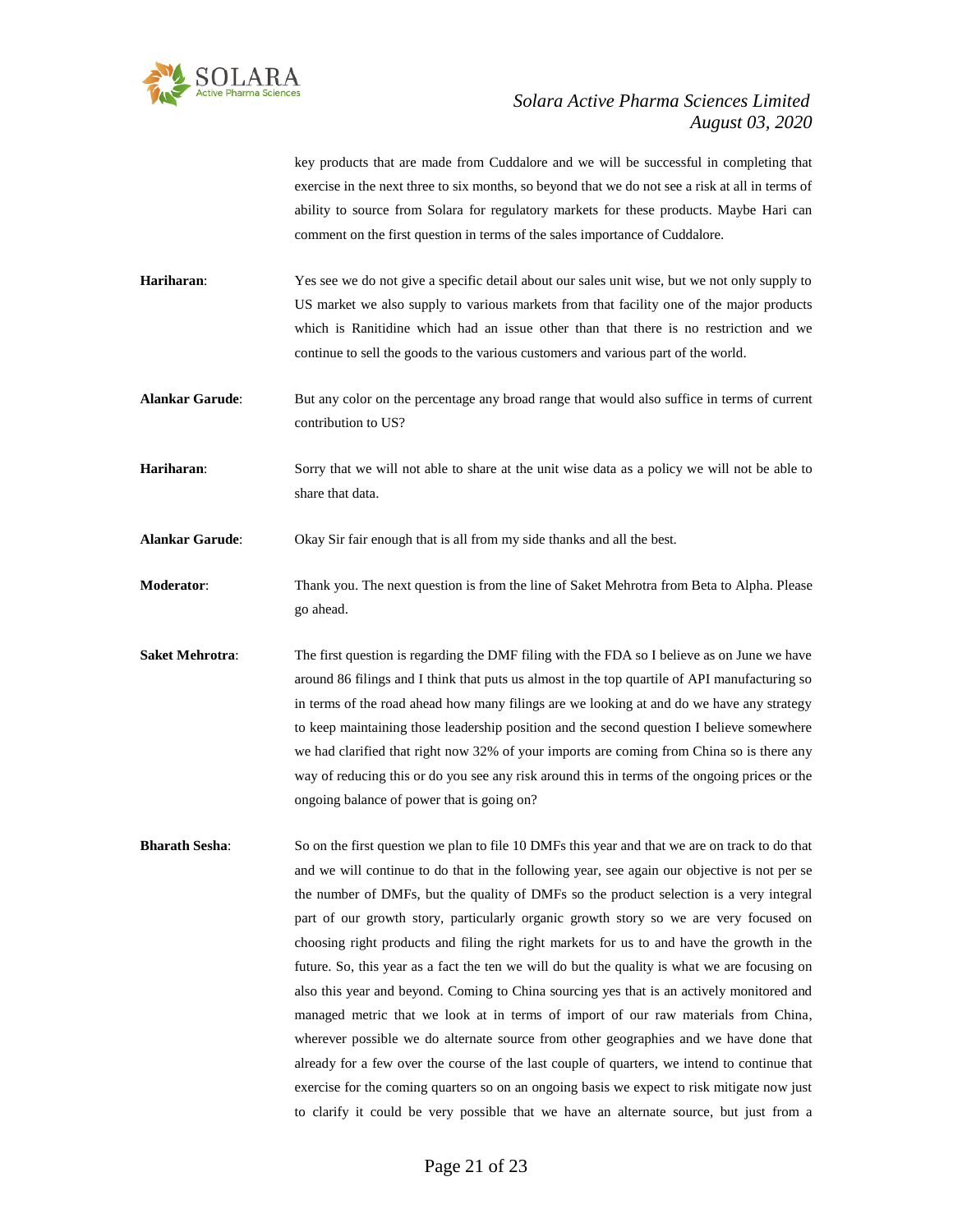

commercial perspective for that particular quarter we have not bought from that source so while 32% was the imports from last quarter the risk adjusted of that 32% could be few percentage points lower where we have alternate sources we have chose in commercially not to buy from them so that will be an ongoing effort as I also said earlier we will look to do alternate source wherever there is a possibility to do so and it is also strategic.

**Saket Mehrotra:** Secondly on the CRAMS side I believe there were some commentary around it is beginning Q4 that you are receiving a lot of enquiries even I believe in your Q1 presentation also you have spoken about it. So, in terms of how much of this mix say you are targeting say in the next 5, or 10 years in terms of maybe contributing to your topline and as well as your margin expansion?

- **Bharath Sesha:** So it is an incubation business for us as I said so we are in the process of kind of focusing on growth here I do not want to hazard a guess now or to give you an estimate now we are focused on as we should be on an incubation business of growing the pipeline, enabling our differentiation just improve our customer base, making sure our customer base is right and making sure that what we offer as a service kind of product to our customers is differentiated and something that excites them, so a lot of the attention and focus is on the building blocks right now and our ambition is to grow to a significant nature on the coming period I think I would desist from giving you an exact estimate at this stage given that the stage of the business is an incubation stage for us.
- **Saket Mehrotra:** Final question any updates on the Ranitidine ban or is there any material impact because of that because I believe we have off set that through a mix of CRAMS and other products but just some color on that?
- **Bharath Sesha**: So all the impact of Ranitidine was already captured fully in Q4 so there is no financial impact that we have seen from the Ranitidine issues of Q4 and we from a strategy perspective for the capacity we have looked at it three ways so one is where we see increased growth of existing products that we make in Cuddalore we have used that capacity for that, second is we have looked at new products that we can do in that facility and third is of course the CRAMS business all three are important levers and pillars in which we are looking at derisking Ranitidine sales from the Cuddalore facility.
- **Saket Mehrotra:** Thank you so much.

**Moderator**: Thank you. Ladies and gentlemen due to interest of time that was the last question. I would now like to hand the conference over to Mr. Bharat for closing comments.

**Bharath Sesha**: Thank you everyone for joining today's call and once again from all of us at Solara we wish you the best in health, safety for you and your loved ones. We look forward to participating